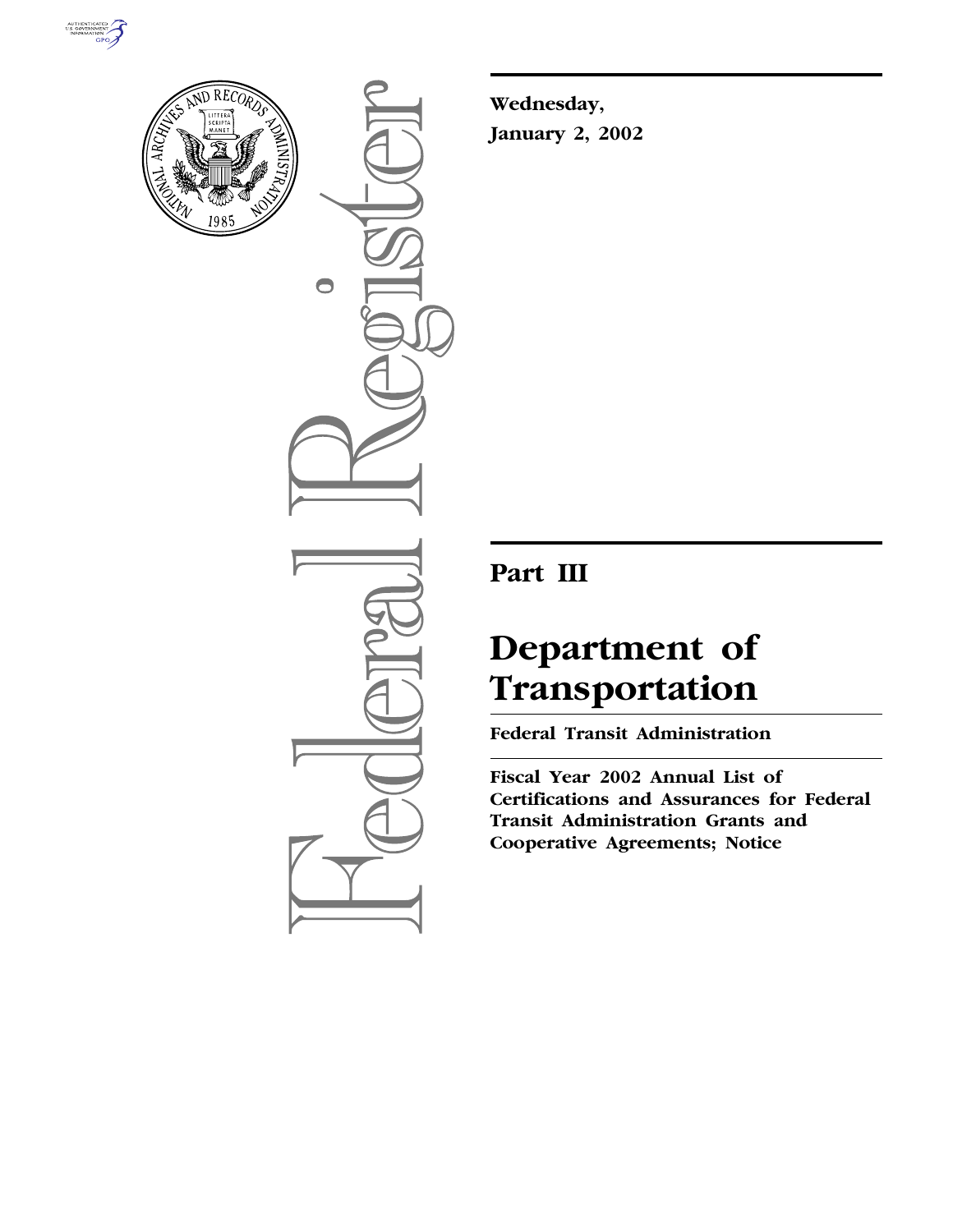#### **DEPARTMENT OF TRANSPORTATION**

#### **Federal Transit Administration**

#### **Fiscal Year 2002 Annual List of Certifications and Assurances for Federal Transit Administration Grants and Cooperative Agreements**

**AGENCY:** Federal Transit Administration, DOT.

#### **ACTION:** Notice.

**SUMMARY:** This Notice contains FTA's comprehensive compilation of the Federal Fiscal Year 2002 certifications and assurances to be used in connection with all Federal assistance programs FTA administers during Federal Fiscal Year 2002, as required by 49 U.S.C. 5323(n).

#### **EFFECTIVE DATE:** January 2, 2002.

**FOR FURTHER INFORMATION CONTACT:** FTA staff in the appropriate Regional Office listed below. For copies of other related documents, see the FTA Web site at *http://www.fta.dot.gov* or contact the Office of Public Affairs, Federal Transit Administration (202) 366–4019.

#### **Region 1: Boston**

States served: Maine, New Hampshire, Vermont, Connecticut, Rhode Island, and Massachusetts Telephone # 617–494–2055.

#### **Region 2: New York**

States served: New York, New Jersey, and Virgin Islands Telephone # 212– 668–2170.

#### **Region 3: Philadelphia**

States served: Pennsylvania, Delaware, Maryland, Virginia, West Virginia, and District of Columbia Telephone # 215–656–7100.

#### **Region 4: Atlanta**

States served: Kentucky, North Carolina, South Carolina, Georgia, Florida, Alabama, Mississippi, Tennessee, and Puerto Rico Telephone # 404–562–3500.

#### **Region 5: Chicago**

States served: Minnesota, Wisconsin, Michigan, Illinois, Indiana, and Ohio Telephone # 312–353–2789.

#### **Region 6: Dallas/Ft. Worth**

States served: Arkansas, Louisiana, Oklahoma, Texas, and New Mexico Telephone # 817–978–0550.

#### **Region 7: Kansas City**

States served: Missouri, Iowa, Kansas, and Nebraska Telephone # 816–329– 3920.

#### **Region 8: Denver**

States served: Colorado, Utah, Wyoming, Montana, North Dakota, and South Dakota, Telephone # 303–844– 3242.

#### **Region 9: San Francisco**

States served: California, Hawaii, Guam, Arizona, Nevada, American Samoa, and the Northern Mariana Islands Telephone # 415–744–3133

#### **Region 10: Seattle**

States served: Idaho, Oregon, Washington, and Alaska Telephone # 206–220–7954.

**SUPPLEMENTARY INFORMATION:** Before FTA may award a Federal grant or cooperative agreement, the Applicant must provide to FTA all certifications and assurances pertaining to itself or its project as required by Federal laws and regulations. The requisite certifications and assurances must be submitted to FTA irrespective of whether the project is financed under the authority of 49 U.S.C. chapter 53, or title 23, United States Code, or another Federal statute.

The Applicant's Annual Certifications and Assurances for Federal Fiscal Year 2002 cover all projects for which the Applicant seeks funding during that fiscal year. An Applicant's Annual Certifications and Assurances applicable to a specific grant or cooperative agreement generally remain in effect either for the life of the grant or cooperative agreement to closeout, or for the life of the project or project property when a useful life or industry standard life is in effect, whichever occurs later; except, however, if in a later year, the Applicant provides certifications and assurances that differ from the certifications and assurances previously made, the later certifications and assurances will apply to the grant, cooperative agreement, project, or project property, except as FTA otherwise permits.

#### **Background**

Since Federal Fiscal Year 1995, FTA has been consolidating the various certifications and assurances that may be required into a single document. FTA intends to continue publishing this document annually in conjunction with its publication of the FTA annual apportionment Notice, which allocates funds made available by the latest U.S. Department of Transportation (U.S. DOT) annual appropriations act.

#### **Federal Fiscal Year 2002 Changes**

The following changes have been made:

(1) In Certification 1.J(18), a reference to the latest OMB A–133 Compliance

Supplement provisions for the Department of Transportation, dated March 2001 has been substituted for the previous compliance supplement.

(2) In Certification 10, new FTA regulations, ''Prevention of Alcohol Misuse and Prohibited Drug Use in Transit Operations,'' 49 CFR part 655, replace FTA's former separate drug and alcohol regulations.

(3) A new Intelligent Transportation Systems Program Assurance, (Number 12) has been added to cover the provisions of Section VII of FTA Notice, ''FTA National ITS Architecture Policy on Transit Projects'' 66 FR 1455 *et seq.*, January 8, 2001. Accordingly, former Certifications 12, 13, 14, and 15 have been renumbered 13, 14, 15, and 16.

(4) In Certification 16, a reference to Federal guidance was substituted for the reference to FTA guidelines because it is unlikely that FTA will issue State Infrastructure Bank guidelines.

#### **Text of Federal Fiscal Year 2002 Certifications and Assurances**

A detailed compilation of the provisions of the Certifications and Assurances and the Signature Page as set forth in Appendix A of this Notice, also appears in the ''Cert's & Assurances'' tab page of FTA's electronic award and management system. It is important that each Applicant be familiar with all sixteen (16) certification and assurance categories contained in this Notice, as they may be a prerequisite for receiving FTA financial assistance. Provisions of this Notice supersede conflicting statements in any circular containing a previous version of the Annual Certifications and Assurances. The certifications and assurances contained in those circulars are merely examples, and are not acceptable or valid for Federal Fiscal Year 2002; do not rely on the statements within certifications and assurances appearing in circulars.

#### **Significance of Certifications and Assurances**

Selecting and submitting certifications and assurances to FTA, either through FTA's electronic award and management system or submission of the Signature Page of Appendix A, signifies the Applicant's intent to comply with the requirements of those certifications and assurances to the extent they apply to a program for which the Applicant submits an application for assistance in Federal Fiscal Year 2002.

#### **Requirement for Attorney's Signature**

FTA requires a current (Federal Fiscal Year 2002) attorney's affirmation of the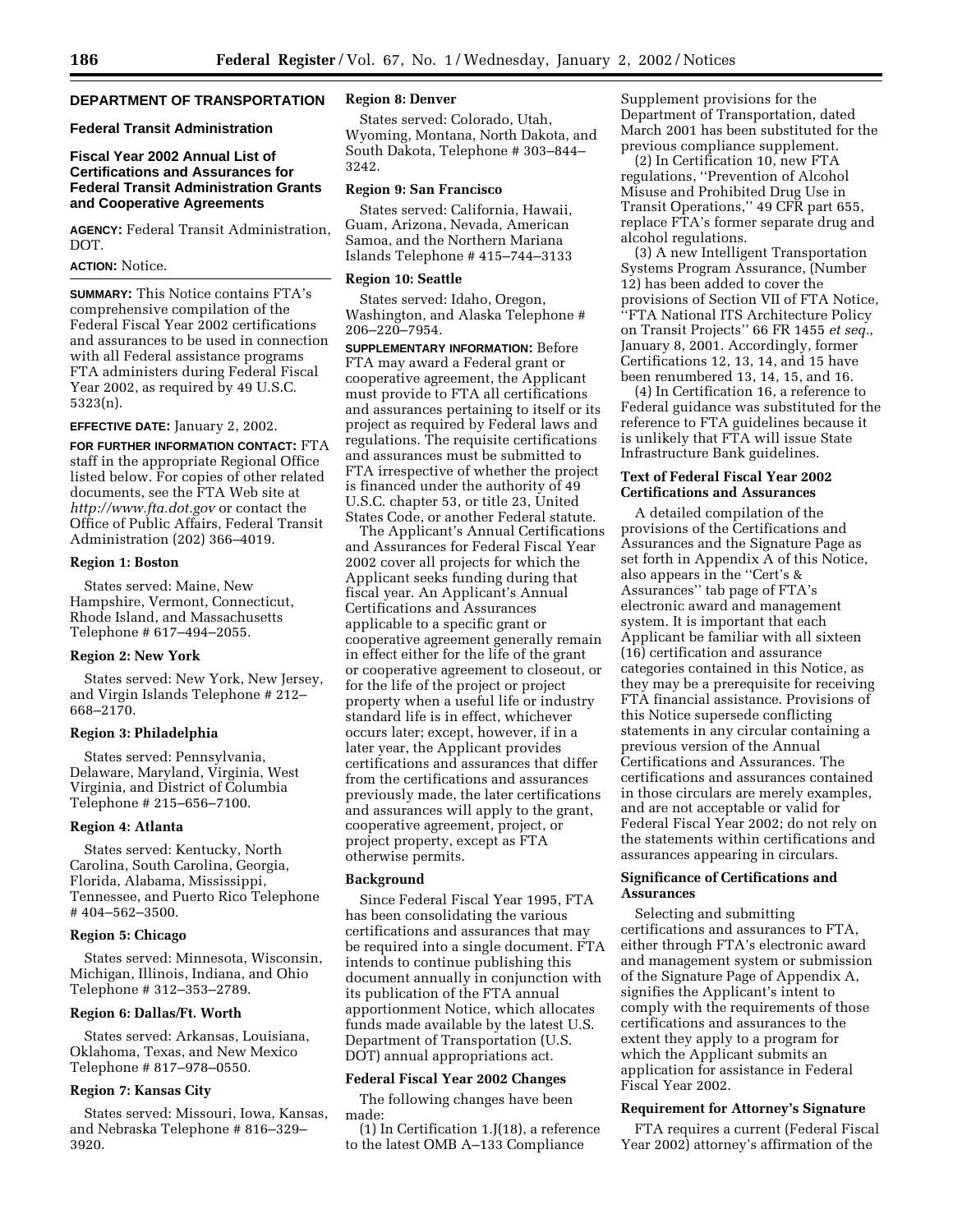Applicant's legal authority to certify compliance with the funding obligations in this document. Irrespective of whether the Applicant chooses to make a single selection for all 16 categories or select individual options from the 16 categories, the attorney's signature from a previous year is not acceptable.

#### **Deadline for Submission**

All Applicants for FTA capital investment program or formula program assistance, and current grantees with an active project financed with FTA capital investment program or formula program assistance, are expected to provide Federal Fiscal Year 2002 Certifications and Assurances within 90 days from the date of this publication or with its first grant application in Fiscal Year 2002, whichever is first. Other Applicants are encouraged to submit their certifications and assurances as soon as possible.

#### **Preference for Electronic Submission**

FTA has expanded the use of the electronic programs for Applicants, first introduced in 1995. FTA expects Applicants registered in FTA's electronic award and management system to submit their applications as well as certifications and assurances electronically through FTA's electronic award and management system. Only if an Applicant is unable to submit its certifications and assurances through FTA's electronic award and management system should the Applicant use the Signature Page form in Appendix A of this Notice.

#### **Procedures for Electronic Submission**

The ''Cert's & Assurances'' tab page of FTA's electronic award and management system contain fields for selecting the certifications and assurances to be submitted. Within that tab page are fields for the Applicant's authorized representative and its attorney to enter their personal identification numbers (PINs), and thus ''sign'' the certifications and assurances for electronic transmission to FTA. In certain circumstances, the Applicant may enter its PIN number in lieu of an electronic signature provided by its Attorney, provided the Applicant has on file the Affirmation of its Attorney in writing dated this Federal fiscal year as set forth in Appendix A of this Notice. Applicants may contact the appropriate Regional Office listed in this Notice or the Helpdesk for FTA's electronic award and management system for more information.

#### **Procedures for Paper Submission**

The following procedures apply to an Applicant that is unable to submit its

certifications electronically. The Applicant must mark the certifications and assurances it is making on the Signature Page form in Appendix A of this Notice and submit it to FTA. The Applicant may signify compliance with all Categories by placing a single mark in the appropriate space at the top of the Signature Selection Page in Appendix A. In certain circumstances, the Applicant may certify in lieu of the signature of its Attorney, provided the Applicant has on file the Affirmation of its Attorney in writing dated this Federal fiscal year as set forth in Appendix A of this Notice. Applicants may contact the appropriate Regional Office listed in this Notice for more information.

#### **References**

The Transportation Equity Act for the 21st Century, Pub. L. 105–178, June 9, 1998, as amended by the TEA–21 Restoration Act 105–206, 112 Stat. 685, July 22, 1998, 49 U.S.C. chapter 53, Title 23, United States Code, U.S. DOT and FTA regulations at 49 CFR, and FTA Circulars.

Dated: December 21, 2001.

#### **Jennifer L. Dorn,**

*Administrator.*

**BILLING CODE 4910–57–P**

#### **Appendix A**

#### **Federal Fiscal Year 2002 Certifications and Assurances for Federal Transit Administration Assistance Programs**

In accordance with 49 U.S.C. 5323(n), the following certifications and assurances have been compiled for Federal Transit Administration (FTA) programs. FTA requests each Applicant to provide as many certifications and assurances as needed to cover all programs for which it will seek FTA assistance in Federal Year 2002. FTA strongly encourages the Applicant to submit its certifications and assurances through FTA's electronic award and management system.

The 16 Categories of certifications and assurances are listed by numbers 1 through 16 on the Cert's & Assurances tab page of the FTA electronic award and management system and on the opposite side of the Signature Page at the end of this document. Categories 2 through 16 will apply to some, but not all, applicants. The designation of the 16 categories corresponds to the circumstances mandating submission of specific certifications, assurances, or agreements.

#### **1. Certifications and Assurances Required of Each Applicant**

Each Applicant for FTA assistance awarded must provide all certifications and assurances in this Category ''1.'' FTA may not award any Federal assistance until the Applicant provides these certifications and assurances by selecting Category ''1.''

#### *A. Authority of Applicant and Its Representative*

The authorized representative of the Applicant and attorney who sign these certifications, assurances, and agreements affirm that both the Applicant and its authorized representative have adequate authority under state and local law and the by-laws or internal rules of the Applicant organization to:

(1) Execute and file the application for Federal assistance on behalf of the Applicant;

(2) Execute and file the required certifications, assurances, and agreements on behalf of the Applicant binding the Applicant; and

(3) Execute grant agreements and cooperative agreements with FTA on behalf of the Applicant.

#### *B. Standard Assurances*

The Applicant assures that it will comply with all applicable Federal statutes, regulations, executive orders, FTA circulars, and other Federal administrative requirements in carrying out any project supported by the FTA grant or cooperative agreement. The Applicant agrees that it is under a continuing obligation to comply with the terms and conditions of the grant agreement or cooperative agreement issued for its project with FTA. The Applicant recognizes that Federal laws, regulations, policies, and administrative practices might be modified from time to time and they may affect the implementation of the project. The Applicant agrees that the most recent Federal requirements will apply to the project, unless FTA issues a written determination otherwise.

*C. Debarment, Suspension, and Other Responsibility Matters for Primary Covered Transactions*

As required by U.S. DOT regulations on Governmentwide Debarment and Suspension (Nonprocurement) at 49 CFR 29.510:

(1) The Applicant (Primary Participant) certifies, to the best of its knowledge and belief, that it and its principals:

(a) Are not presently debarred, suspended, proposed for debarment, declared ineligible, or voluntarily excluded from covered transactions by any Federal department or agency;

(b) Have not, within a three (3) year period preceding this certification, been convicted of or had a civil judgment rendered against them for commission of fraud or a criminal offense in connection with obtaining, attempting to obtain, or performing a public (Federal, state, or local) transaction or contract under a public transaction, violation of Federal or state antitrust statutes, or commission of embezzlement, theft, forgery, bribery, falsification or destruction of records, making false statements, or receiving stolen property;

(c) Are not presently indicted for or otherwise criminally or civilly charged by a governmental entity (Federal, state, or local) with commission of any of the offenses listed in subparagraph (1)(b) of this certification; and

(d) Have not within a three-year period preceding this certification had one or more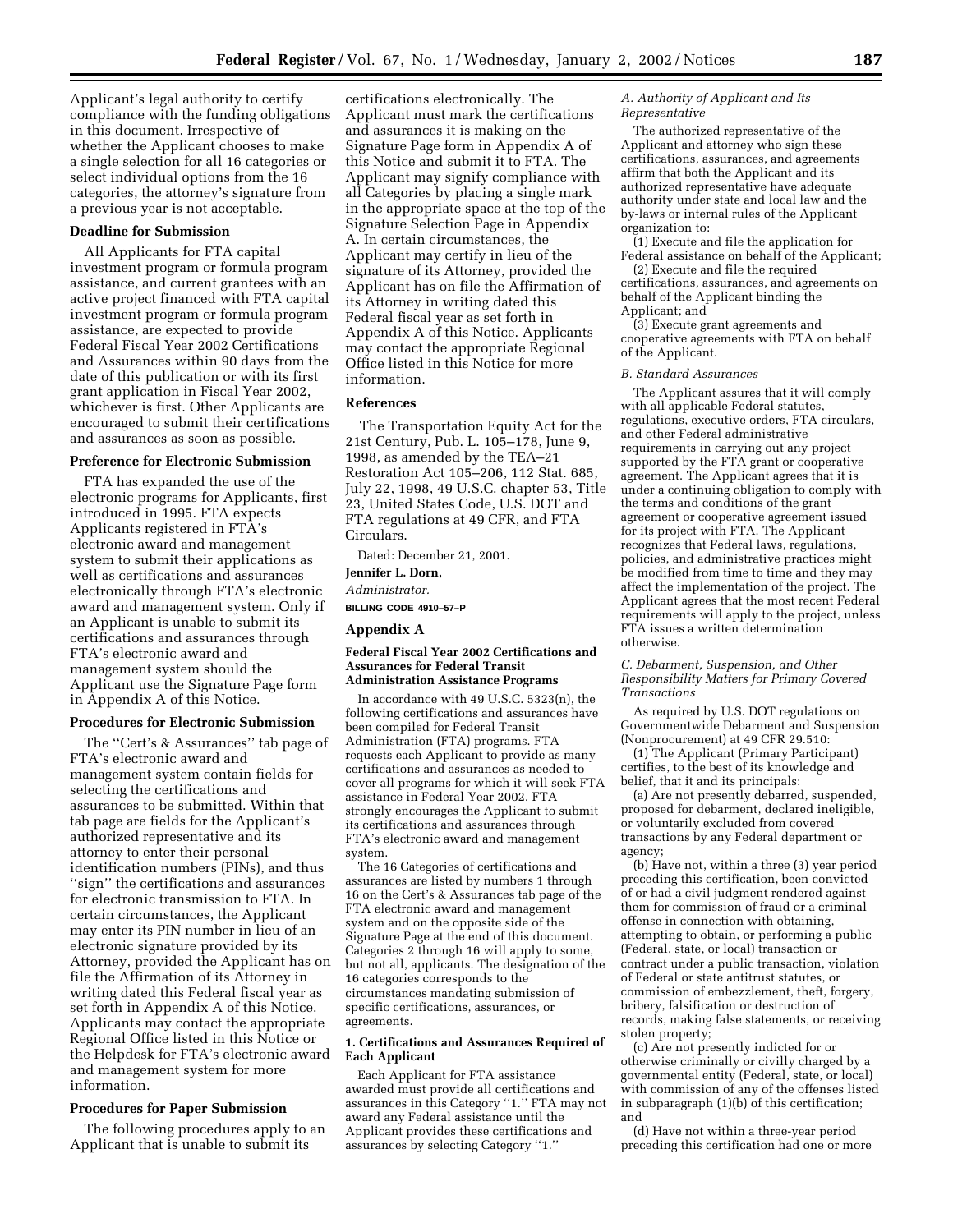public transactions (Federal, state, or local) terminated for cause or default.

(2) The Applicant also certifies that, if it later becomes aware of any information contradicting the statements of paragraph (1) above, it will promptly provide that to FTA.

(3) If the Applicant (Primary Participant) is unable to certify to all statements in paragraphs (1) and (2) of this certification, it shall indicate so in its applications, or in the transmittal letter or message accompanying its annual certifications and assurances, and provide a written explanation to FTA.

#### *D. Drug-Free Workplace Agreement*

As required by U.S. DOT regulations, ''Drug-Free Workplace Requirements (Grants),'' 49 CFR part 29, Subpart F, and as modified by 41 U.S.C. 702, the Applicant agrees that it will provide a drug-free workplace by:

(1) Publishing a statement notifying its employees that the unlawful manufacture, distribution, dispensing, possession, or use of a controlled substance is prohibited in its workplace and specifying the actions that will be taken against its employees for violation of that prohibition;

(2) Establishing an ongoing drug-free awareness program to inform its employee about:

(a) The dangers of drug abuse in the workplace;

(b) Its policy of maintaining a drug-free workplace;

(c) Any available drug counseling, rehabilitation, and employee assistance programs; and

(d) The penalties that may be imposed upon its employees for drug abuse violations occurring in the workplace;

(3) Making it a requirement that each of its employees to be engaged in the performance of the grant or cooperative agreement be given a copy of the statement required by paragraph (1) of this certification;

(4) Notifying each of its employees in the statement required by paragraph (1) of this certification that, as a condition of employment financed with Federal assistance provided by the grant or cooperative agreement, the employee will be required to:

(a) Abide by the terms of the statement; and

(b) Notify the employer (Applicant) in writing of any conviction for a violation of a criminal drug statute occurring in the workplace no later than five (5) calendar days after that conviction;

(5) Notifying FTA in writing, within ten (10) calendar days after receiving notice required by paragraph (4)(b) above from an employee or otherwise receiving actual notice of that conviction. The Applicant, as employer of any convicted employee, must provide notice, including position title, to every project officer or other designee on whose project activity the convicted employee was working. Notice shall include the identification number(s) of each affected grant or cooperative agreement;

(6) Taking one of the following actions within thirty (30) calendar days of receiving notice under paragraph (4)(b) of this agreement with respect to any employee who is so convicted:

(a) Taking appropriate personnel action against that employee, up to and including termination, consistent with the requirements of the Rehabilitation Act of 1973, as amended; or

(b) Requiring that employee to participate satisfactorily in a drug abuse assistance or rehabilitation program approved for such purposes by a Federal, state, or local health, law enforcement, or other appropriate agency; and

(7) Making a good faith effort to continue to maintain a drug-free workplace through implementation of paragraphs (1), (2), (3), (4), (5), and (6) of this agreement. The Applicant agrees to maintain a list identifying its headquarters location and each workplace it maintains in which project activities supported by FTA are conducted, and make that list readily accessible to FTA.

#### *E. Intergovernmental Review Assurance*

The Applicant assures that each application for Federal assistance it submits to FTA has been or will be submitted for intergovernmental review to the appropriate state and local agencies in accordance with applicable state requirements. The Applicant also assures that it has fulfilled or will fulfill the obligations imposed on FTA by U.S. DOT regulations, ''Intergovernmental Review of Department of Transportation Programs and Activities,'' 49 CFR part 17.

#### *F. Nondiscrimination Assurance*

As required by 49 U.S.C. 5332 (which prohibits discrimination on the basis of race, color, creed, national origin, sex, or age, and prohibits discrimination in employment or business opportunity), Title VI of the Civil Rights Act of 1964, as amended, 42 U.S.C. 2000d, and U.S. DOT regulations, ''Nondiscrimination in Federally-Assisted Programs of the Department of Transportation—Effectuation of Title VI of the Civil Rights Act,'' 49 CFR part 21 at 21.7, the Applicant assures that it will comply with all requirements of 49 CFR part 21; FTA Circular 4702.1, ''Title VI Program Guidelines for Federal Transit Administration Recipients'', and other applicable directives, so that no person in the United States, on the basis of race, color, national origin, creed, sex, or age will be excluded from participation in, be denied the benefits of, or otherwise be subjected to discrimination in any program or activity (particularly in the level and quality of transportation services and transportationrelated benefits) for which the Applicant receives Federal assistance awarded by the U.S. DOT or FTA as follows:

(1) The Applicant assures that each project will be conducted, property acquisitions will be undertaken, and project facilities will be operated in accordance with all applicable requirements of 49 U.S.C. 5332 and 49 CFR part 21, and understands that this assurance extends to its entire facility and to facilities operated in connection with the project.

(2) The Applicant assures that it will take appropriate action to ensure that any transferee receiving property financed with Federal assistance derived from FTA will comply with the applicable requirements of 49 U.S.C. 5332 and 49 CFR part 21.

(3) The Applicant assures that it will promptly take the necessary actions to effectuate this assurance, including notifying the public that complaints of discrimination in the provision of transportation-related services or benefits may be filed with U.S. DOT or FTA. Upon request by U.S. DOT or FTA, the Applicant assures that it will submit the required information pertaining to its compliance with these requirements.

(4) The Applicant assures that it will make any changes in its 49 U.S.C. 5332 and Title VI implementing procedures as U.S. DOT or FTA may request.

(5) As required by 49 CFR 21.7(a)(2), the Applicant will include in each third party contract or subagreement provisions to invoke the requirements of 49 U.S.C. 5332 and 49 CFR part 21, and include provisions to invoke those requirements in deeds and instruments recording the transfer of real property, structures, improvements.

#### *G. Disadvantaged Business Enterprise Assurance*

In accordance with 49 CFR 26.13(a), the Recipient assures that it shall not discriminate on the basis of race, color, national origin, or sex in the implementation of the project and in the award and performance of any third party contract, or subagreement supported with Federal assistance derived from the U.S. DOT or in the administration of its DBE program or the requirements of 49 CFR part 26. The Recipient assures that it shall take all necessary and reasonable steps set forth in 49 CFR part 26 to ensure nondiscrimination in the award and administration of all third party contracts and subagreements supported with Federal assistance derived from the U.S. DOT. The Recipient's DBE program, as required by 49 CFR part 26 and approved by the U.S. DOT, will be incorporated by reference and made part of the grant agreement or cooperative agreement for any Federal assistance awarded by FTA or U.S. DOT. Implementation of this DBE program is a legal obligation of the Recipient, and failure to carry out its terms shall be treated as a violation of the grant agreement or cooperative agreement. Upon notification by the Government to the Recipient of its failure to implement its approved DBE program, the U.S. DOT may impose sanctions as provided for under 49 CFR part 26 and may, in appropriate cases, refer the matter for enforcement under 18 U.S.C. 1001, and/or the Program Fraud Civil Remedies Act, 31 U.S.C. 3801 *et seq.*

#### *H. Assurance of Nondiscrimination on the Basis of Disability*

As required by U.S. DOT regulations, ''Nondiscrimination on the Basis of Handicap in Programs and Activities Receiving or Benefiting from Federal Financial Assistance,'' at 49 CFR 27.9, the Applicant assures that, as a condition to the approval or extension of any Federal assistance awarded by FTA to construct any facility, obtain any rolling stock or other equipment, undertake studies, conduct research, or to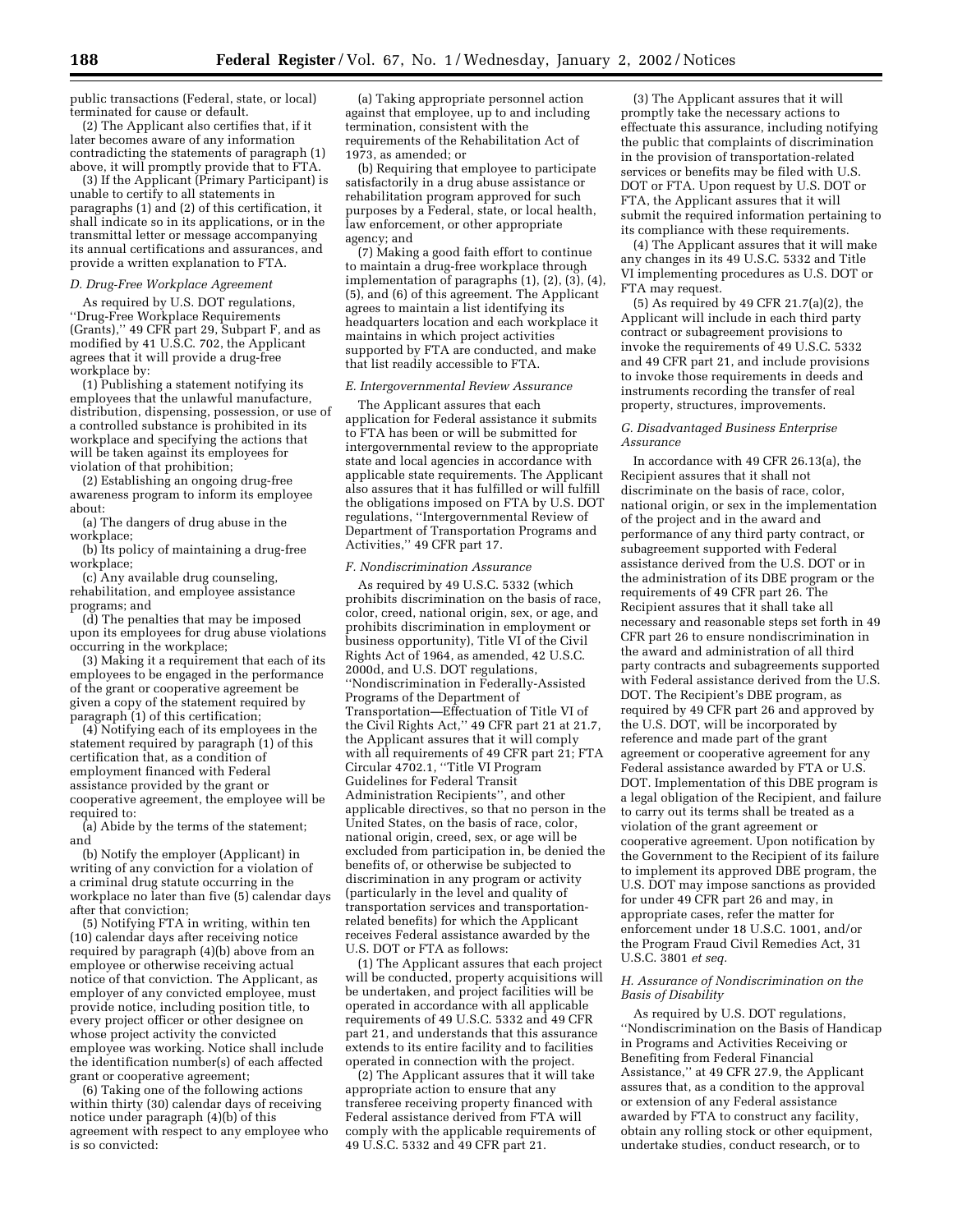participate in or obtain any benefit from any program administered by FTA, no otherwise qualified person with a disability shall be, solely by reason of that disability, excluded from participation in, denied the benefits of, or otherwise subjected to discrimination in any program or activity receiving or benefiting from Federal assistance administered by the FTA or any entity within U.S. DOT. The Applicant assures that assures that project implementation and operations so assisted will comply with all applicable requirements of U.S. DOT regulations implementing the Rehabilitation Act of 1973, as amended, 29 U.S.C. 794, *et seq.,* and the Americans with Disabilities Act of 1990, as amended, 42 U.S.C. 12101 *et seq.* at 49 CFR parts 27, 37, and 38, and any applicable regulations and directives issued by other Federal departments or agencies.

#### *I. Procurement Compliance*

The Applicant certifies that its procurements and procurement system will comply with all applicable requirements imposed by Federal laws, executive orders, or regulations and the requirements of FTA Circular 4220.1D, ''Third Party Contracting Requirements,'' and FTA third party contracting regulations when promulgated, as well as other requirements FTA may issue. The Applicant certifies that it will include in its contracts financed in whole or in part with FTA assistance all clauses required by Federal laws, executive orders, or regulations, and will ensure that each subrecipient and each contractor will also include in its subagreements and contracts financed in whole or in part with FTA assistance all applicable clauses required by Federal laws, executive orders, or regulations.

*J. Certifications Required by the U.S. Office of Management and Budget (SF–424B and SF–424D)*

A required by the U.S. Office of Management and Budget (OMB), the Applicant certifies that it:

(1) Has the legal authority to apply for Federal assistance and the institutional, managerial, and financial capability (including funds sufficient to pay the non-Federal share of project cost) to ensure proper planning, management, and completion of the project described in its application;

(2) Will give FTA, the Comptroller General of the United States and, if appropriate, the state, through any authorized representative, access to and the right to examine all records, books, papers, or documents related to the award; and will establish a proper accounting system in accordance with generally accepted accounting standards or agency directives;

(3) Will establish safeguards to prohibit employees from using their positions for a purpose that constitutes or presents the appearance of personal or organizational conflict of interest or personal gain;

(4) Will initiate and complete the work within the applicable project time periods following receipt of FTA approval;

(5) Will comply with all applicable Federal statutes relating to nondiscrimination including, but not limited to:

(a) Title VI of the Civil Rights Act, 42 U.S.C. 2000d, which prohibits discrimination on the basis of race, color, or national origin;

(b) Title IX of the Education Amendments of 1972, as amended, 20 U.S.C. 1681 through 1683, and 1685 through 1687, and U.S. DOT regulations, ''Nondiscrimination on the Basis of Sex in Education Programs or Activities Receiving Federal Financial Assistance,'' 49 CFR part 25, which prohibits discrimination on the basis of sex;

(c) Section 504 of the Rehabilitation Act of 1973, as amended, 29 U.S.C. 794, which prohibits discrimination on the basis of handicaps;

(d) The Age Discrimination Act of 1975, as amended, 42 U.S.C. 6101 through 6107, which prohibit discrimination on the basis of age;

(e) The Drug Abuse Office and Treatment Act of 1972, Pub. L. 92–255, March 21, 1972, and amendments thereto, relating to nondiscrimination on the basis of drug abuse;

(f) The Comprehensive Alcohol Abuse and Alcoholism Prevention Act of 1970, Pub. L. 91–616, Dec. 31, 1970, and amendments thereto, relating to nondiscrimination on the basis of alcohol abuse or alcoholism;

(g) The Public Health Service Act of 1912, as amended, 42 U.S.C. 290dd–3 and 290ee– 3, related to confidentiality of alcohol and drug abuse patient records;

(h) Title VIII of the Civil Rights Act, 42 U.S.C. 3601 *et seq.*, relating to nondiscrimination in the sale, rental, or financing of housing;

(i) Any other nondiscrimination provisions in the specific statutes under which Federal assistance for the project may be provided including, but not limited to section 1101(b) of the Transportation Equity Act for the 21st Century, 23 U.S.C. 101 note, which provides for participation of disadvantaged business enterprises in FTA programs; and

(j) The requirements of any other nondiscrimination statute(s) that may apply to the project;

(6) Will comply, or has compiled, with the requirements of Titles II and III of the Uniform Relocation Assistance and Real Property Acquisition Policies Act of 1970, as amended, (Uniform Relocation Act) 42 U.S.C. 4601 *et seq.*, which provide for fair and equitable treatment of persons displaced or whose property is acquired as a result of Federal of federally-assisted programs. These requirements apply to all interests in real property acquired for project purposes regardless of Federal participation in purchases. As required by U.S. DOT regulations, ''Uniform Relocation Assistance and Real Property Acquisition for Federal and Federally Assisted Programs,'' at 49 CFR 24.4, and sections 210 and 305 of the Uniform Relocation Act, 42 U.S.C. 4630 and 4655, the Applicant assures that it has the requisite authority under applicable state and local law and will comply or has complied with the requirements of the Uniform Relocation Act, 42 U.S.C. 4601 *et seq.,* and U.S. DOT regulations, ''Uniform Relocation Assistance and Real Property Acquisition for Federal and Federally Assisted Programs,'' 49 CFR part 24 including, but not limited to the following:

(a) The Applicant will adequately inform each affected person of the benefits, policies,

and procedures provided for in 49 CFR part 24;

(b) The Applicant will provide fair and reasonable relocation payments and assistance required by 42 U.S.C. 4622, 4623, and 4624; 49 CFR part 24; and any applicable FTA procedures, to or for families, individuals, partnerships, corporations or associations displaced as a result of any project financed with FTA assistance;

(c) The Applicant will provide relocation assistance programs offering the services described in 42 U.S.C. 4625 to such displaced families, individuals, partnerships, corporations, or associations in the manner provided in 49 CFR part 24 and FTA procedures;

(d) Within a reasonable time before displacement, the Applicant will make available comparable replacement dwellings to displaced families and individuals as required by 42 U.S.C. 4625(c)(3);

(e) The Applicant will carry out the relocation process in such a manner as to provide displaced persons with uniform and consistent services, and will make available replacement housing in the same range of choices with respect to such housing to all displaced persons regardless of race, color, religion, or national origin;

(f) In acquiring real property, the Applicant will be guided to the greatest extent practicable under state law, by the real property acquisition policies of 42 U.S.C. 4651 and 4652;

(g) The Applicant will pay or reimburse property owners for necessary expenses as specified in 42 U.S.C. 4653 and 4654, with the understanding that FTA will participate in the Applicant's eligible costs of providing payments for those expenses as required by 42 U.S.C. 4631;

(h) The Applicant will execute such amendments to third party contracts and subagreements financed with FTA assistance and execute, furnish, and be found by such additional documents as FTA may determine necessary to effectuate or implement the assurances provided herein; and

(i) The Applicant agrees to make these assurances part of or incorporate them by reference into any third party contract or subagreement, or any amendments thereto, relating to any project financed by FTA involving relocation or land acquisition and provide in any affected document that these relocation and land acquisition provisions shall supersede any conflicting provisions;

(7) To the extent applicable, will comply with the Davis-Bacon Act, as amended, 40 U.S.C. 276a through 276a(7), the Copeland Act, as amended, 18 U.S.C. 874 and 40 U.S.C. 276c, and the Contract Work Hours and Safety Standards Act, as amended, 40 U.S.C. 327 through 333, regarding labor standards for federally-assisted subagreements;

(8) To the extent applicable, will comply with flood insurance purchase requirements of section 102(a) of the Flood Disaster Protection Act of 1973, as amended, 42 U.S.C. 4012a(a), requiring recipients in a special flood hazard area to participate in the program and purchase flood insurance if the total cost of insurable construction and acquisition is \$10,000 or more;

(9) Will comply with the Lead-Based Paint Poisoning Prevention Act, 42 U.S.C. 4801,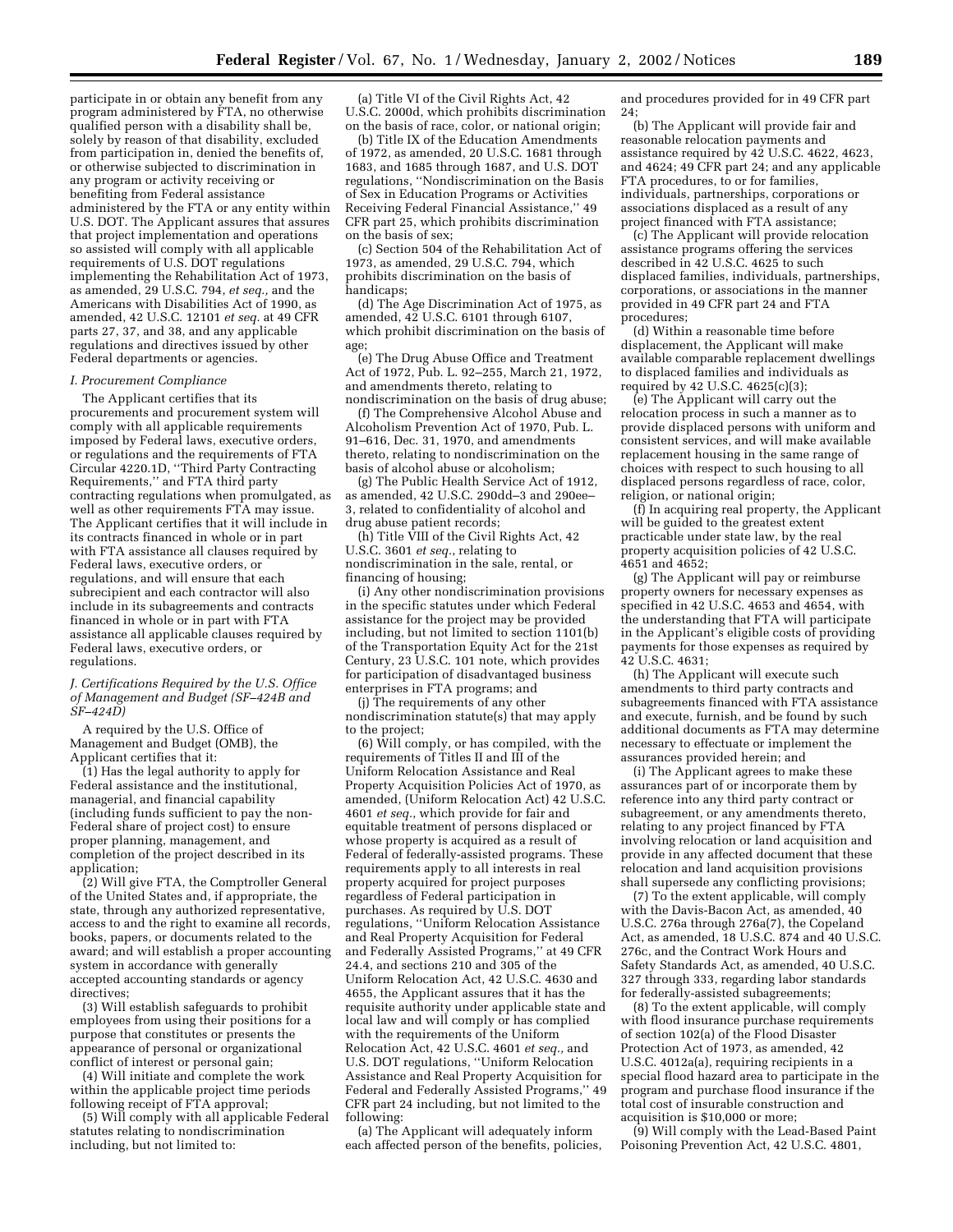which prohibits the use of lead-based paint in construction or rehabilitation of residence structures;

(10) Will not dispose of, modify the use of, or change the terms of the real property title, or other interest in the site and facilities on which a construction project supported with FTA assistance takes place without permission and instructions from the awarding agency;

(11) Will record the Federal interest in the title of real property in accordance with FTA directives and will include a covenant in the title of real property acquired in whole or in part with Federal assistance funds to assure nondiscriminating during the useful life of the project;

(12) Will comply with FTA requirements concerning the drafting, review, and approval of construction plans and specifications of any construction project supported with FTA assistance. As required by U.S. DOT regulations, ''Seismic Safety,'' 49 CFR 41.117(d), before accepting delivery of any building financed with FTA assistance, it will obtain a certificate of compliance with 49 CFR part 41 seismic design and construction requirements;

(13) Will provide and maintain competent and adequate engineering supervision at the construction site of any project supported with FTA assistance to ensure that the complete work conforms with the approved plans and specifications and will furnish progress reports and such other information as may be required by FTA or the state;

(14) Will comply with environmental standards that may be prescribed to implement the following Federal laws and executive orders:

(a) Institution of environmental quality control measures under the National Environmental Policy Act of 1969, as amended, 42 U.S.C. 4321 *et seq.* and Executive Order No. 11514, as amended, 42 U.S.C. 4321 note;

(b) Notification of violating facilities pursuant to Executive Order No. 11738, 42 U.S.C. 7606 note;

(c) Protection of wetlands pursuant to Executive Order No. 11990, 42 U.S.C. 4321 note;

(d) Evaluation of flood hazards in floodplains in accordance with Executive Order 11988, 42 U.S.C. 4321 note;

(e) Assurance of project consistency with the approved state management program developed pursuant to the requirements of the Coastal Zone Management Act of 1972, as amended, 16 U.S.C. 1451 *et seq.*;

(f) Conformity of Federal actions to State (Clean Air) Implementation Plans under section 176(c) of the Clean Air Act of 1955, as amended, 42 U.S.C. 7401 *et seq.;*

(g) Protection of underground sources of drinking water under the Safe Drinking Water Act of 1974, as amended, 42 U.S.C. 300h *et seq.*;

(h) Protection of endangered species under the Endangered Species Act of 1973, as amended, Endangered Species Act of 1973, as amended, 16 U.S.C. 1531 *et seq.;* and

(i) Environmental protections for Federal transit programs, including, but not limited to protections for a park, recreation area, or wildlife or waterfowl refuge of national, state,

or local significance or any land from a historic site of national, state, or local significance used in a transit project as required by 49 U.S.C. 303;

(j) Will comply with the Wild and Scenic Rivers Act of 1968, as amended, 16 U.S.C. 1271 *et seq.* relating to protecting components of the national wild and scenic rivers systems; and

(k) Will assist FTA in assuring compliance with section 106 of the National Historic Preservation Act of 1966, as amended, 16 U.S.C. 470f, Executive Order No. 11593 (identification and protection of historic properties), 16 U.S.C. 470 note, and the Archaeological and Historic Preservation Act of 1974, as amended, 16 U.S.C. 469a–1 *et seq.;*

(15) To the extent applicable, will comply with provisions of the Hatch Act, 5 U.S.C. 1501 through 1508, and 7324 through 7326, which limit the political activities of state and local agencies and their officers and employees whose principal employment activities are financed in whole or part with Federal funds including a Federal loan, grant, or cooperative agreement, but pursuant to 23 U.S.C. 142(g), does not apply to a nonsupervisory employee of a transit system (or of any other agency or entity performing related functions) receiving FTA assistance to whom the Hatch Act does not otherwise apply;

(16) Will comply with the National Research Act, Pub. L. 93–348, July 12, 1974, as amended, regarding the protection of human subjects involved in research, development, and related activities supported by Federal assistance and DOT regulations, ''Protection of Human Subjects,'' 49 CFR part 11;

(17) Will comply with the Laboratory Animal Welfare Act of 1966, as amended, 7 U.S.C. 2131 *et seq.* pertaining to the care, handling, and treatment of warm blooded animals held for research, teaching, or other activities supported by FTA assistance;

(18) Will have performed the financial and compliance audits required by the Single Audit Act Amendments of 1996, 31 U.S.C. 7501 *et seq.* and OMB Circular No. A–133, ''Audits of States, Local Governments, and Non-Profit Organizations and Department of Transportation provisions of OMB A–133 Compliance Supplement, March 2001''; and

(19) Will comply with all applicable requirements of all other Federal laws, executive orders, regulations, and policies governing the project.

#### **2. Lobbying Certification for an Application Exceeding \$100,000:**

An Applicant that submits, or intends to submit this fiscal year, an application for Federal assistance exceeding \$100,000 must provide the following certification. FTA may not award Federal assistance for an application exceeding \$100,000 until the Applicant provides this certification by selecting Category ''2.''

A. As required by U.S. DOT regulations, ''New Restrictions on Lobbying,'' at 49 CFR 20.110, the Applicant's authorized representative certifies to the best of his or her knowledge and belief that for each application for a Federal assistance exceeding \$100,000:

(1) No Federal appropriated funds have been or will be paid, by or on behalf of the Applicant, to any person for influencing or attempting to influence an officer or employee of any agency, a Member of Congress, an officer or employee of Congress, or an employee of a Member of Congress pertaining to the award of any Federal assistance, or the extension, continuation, renewal, amendment, or modification of any Federal assistance agreement; and

(2) If any funds other than Federal appropriated funds have been or will be paid to any person for influencing or attempting to influence an officer or employee of any agency, a Member of Congress, an officer or employee of Congress, or an employee of a Member of Congress in connection with any application to FTA for Federal assistance, the Applicant assures that it will complete and submit Standard Form-LLL, ''Disclosure Form to Report Lobbying,'' including the information required by the form's instructions, which may be amended to omit such information as permitted by 31 U.S.C. 1352.

B. The Applicant understands that this certification is a material representation of fact upon which reliance is placed and that submission of this certification is a prerequisite for providing Federal assistance for a transaction covered by 31 U.S.C. 1352. The Applicant also understands that any person who fails to file a required certification shall be subject to a civil penalty of not less than \$10,000 and not more than \$100,000 for each such failure.

#### **3. Certification pertaining To The Effects of The Project on Private Mass Transportation Companies**

A State or local government Applicant seeking Federal assistance authorized by 49 U.S.C. chapter 53 to acquire the property of or an interest therein of a private mass transportation company or to operate mass transportation equipment or a facility in competition with or in addition to transportation service provided by an existing mass transportation company must provide the following certification. FTA may not award Federal assistance for that project until the Applicant provides this certification by selecting Category ''3.''

As required by 49 U.S.C. 5323(a)(1), the Applicant certifies that before it acquires property or an interest in property of a private mass transportation company or operates mass transportation equipment or a facility in competition with or in addition to transportation service provided by an existing mass transportation company it has or will have:

A. Found that the assistance is essential to carrying out a program of projects as determined by the plans and programs of the metropolitan planning organization;

B. Provided for the participation of private mass transportation companies to the maximum extent feasible consistent with applicable FTA requirements and policies;

C. Paid just compensation under state or local law to a private mass transportation company for its franchises or property acquired; and

D. Acknowledged that the assistance falls within the labor standards compliance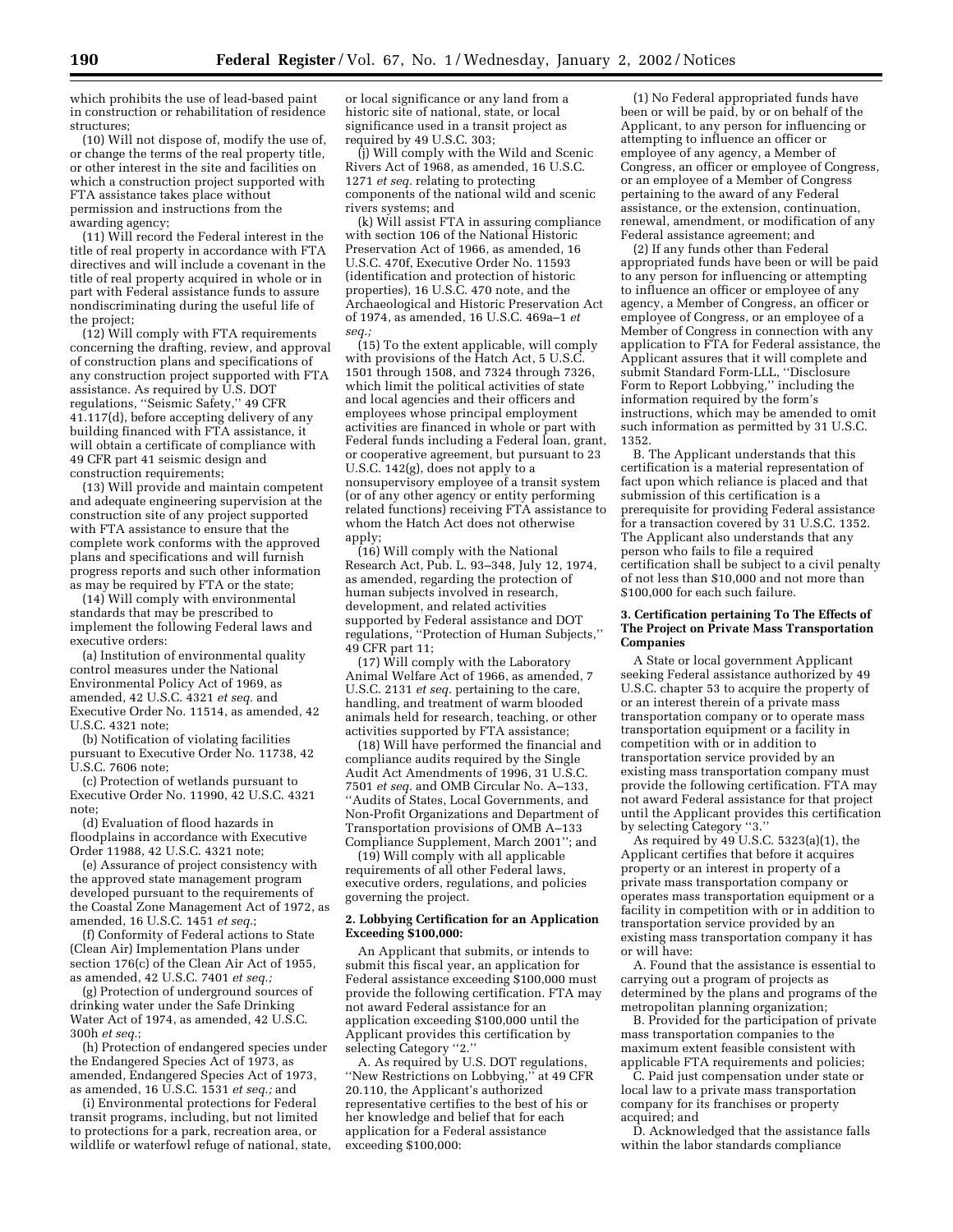requirements of 49 U.S.C. 5333(a) and 5333(b).

#### **4. Public Hearing Certification For a Capital Project That Will Substantially Affect A Community or Its Transit Service**

An Applicant seeking Federal assistance authorized by 49 U.S.C. chapter 53 for a capital project that will substantially affect a community or the community's mass transportation service must provide the following certification. FTA may not award Federal assistance for that project until the Applicant provides this certification by selecting Category "4."

As required by 49 U.S.C. 5323(b), the Applicant certifies that it has, or before submitting its application, will have:

A. Provided an adequate opportunity for a public hearing with adequate prior notice of the proposed project published in a newspaper of general circulation in the geographic area to be served;

B. Held that hearing and provided FTA a transcript or detailed report summarizing the issues and responses, unless no one with a significant economic, social, or environmental interest requests a hearing;

C. Considered the economic, social, and environmental effects of the project; and

D. Determined that the project is consistent with official plans for developing the urban area.

#### **5. Certification of Pre-Award And Post-Delivery Reviews Required For Acquisition of Rolling Stock**

An Applicant seeking FTA assistance to acquire rolling stock must provide the following certification. FTA may not provide assistance to acquire rolling stock until the Applicant provides this certification by selecting Category ''5.''

As required by 49 U.S.C. 5323(m) and implementing FTA regulations at 49 CFR 663.7, the Applicant certifies that it will comply with the requirements of 49 CFR part 663 when procuring revenue service rolling stock. Among other things, the Applicant agrees to conduct or cause to be conducted the requisite pre-award and post-delivery reviews, and maintain on file the certifications required by 49 CFR part 663, subpart B, C, and D.

#### **6. Bus Testing Certification Required For New Bus Acquisitions**

An Applicant seeking FTA assistance to acquire new buses must provide the following certification. FTA may not provide assistance for the acquisition of new buses until the Applicant provides this certification by selecting Category ''6.''

As required by FTA regulations, ''Bus Testing,'' at 49 CFR 665.7, the Applicant certifies that before expending any Federal assistance to acquire the first bus of any new bus model or any bus model with a new major change in configuration or components or authorizing final acceptance of that bus (as described in 49 CFR part 665):

A. The model of the bus will have been tested at a bus testing facility approved by FTA; and

B. It will have received a copy of the test report prepared on the bus model.

#### **7. Charter Service Agreement**

An Applicant seeking FTA assistance to acquire or operate transportation equipment or facilities financed with Federal assistance authorized by 49 U.S.C. chapter 53 (except 49 U.S.C. 5310) or Title 23, U.S.C. must enter into the following charter service agreement. FTA may not provide assistance for projects authorized by 49 U.S.C. chapter 53 (except 49 U.S.C. 5310) or Title 23, U.S.C. until the Applicant enters into this agreement by selecting Category ''7.''

A. As required by 49 U.S.C. 5323(d) and FTA regulations, ''Charter Service,'' at 49 CFR 604.7, the Applicant agrees that it and its recipients will:

(1) Provide charter service that uses equipment or facilities acquired with Federal assistance authorized for 49 U.S.C. 5307, 5309, or 5311 or Title 23 U.S.C., only to the extent that there are no private charter service operators willing and able to provide the charter service that it or its recipients desire to provide, unless one or more of the exceptions in 49 CFR 604.9 applies; and

(2) Comply with the provisions of 49 CFR part 604 before they provide any charter service using equipment of facilities acquired with Federal assistance authorized for the above statutes.

B. The Applicant understands that the requirements of 49 CFR part 604 will apply to any charter service provided, the definitions in 49 CFR part 604 apply to this agreement, and violation of this agreement may require corrective measures and the imposition of penalties, including debarment from the receipt of further Federal assistance for transportation.

#### **8. School Transportation Agreement**

An Applicant seeking FTA assistance to acquire or operate transportation facilities and equipment using Federal assistance authorized by 49 U.S.C. chapter 53 or Title 23, U.S.C. must agree as follows. FTA may not provide assistance for transportation facilities until the Applicant enters into this Agreement by selecting Category ''8.''

A. As required by 49 U.S.C. 5323(f) and FTA regulations, ''School Bus Operation,'' at 49 CFR 605.14, the Applicant agrees that it and all its recipients will:

(1) Engage in school transportation operations in competition with private school transportation operators only to the extent permitted by 49 U.S.C. 5323(f), and implementing regulations; and

(2) Comply with the requirements of 49 CFR part 605 before providing any school transportation using equipment or facilities acquired with Federal assistance awarded by FTA and authorized by 49 U.S.C. chapter 53 or Title 23 U.S.C. for transportation projects.

B. The Applicant understands that the requirements of 49 CFR part 605 will apply to any school transportation it provides, the definitions of 49 CFR part 605 apply to this school transportation agreement, and a violation of this agreement may require corrective measures and the imposition of penalties, including debarment from the receipt of further Federal assistance for transportation.

#### **9. Certification Required for the Direct Award of FTA Assistance to an Applicant for Its Demand Responsive Service**

An Applicant seeking direct Federal assistance to support demand responsive service must provide the following certification. FTA may not award Federal assistance directly to an Applicant to support its demand responsive service until the Applicant provides this certification by selecting Category ''9.''

As required by U.S. DOT regulation, ''Transportation Services for Individuals with Disabilities (ADA),'' at 49 CFR 37.77, the Applicant certifies that its demand responsive service offered to persons with disabilities, including persons who use wheelchairs, is equivalent to the level and quality of service offered to persons without disabilities. When viewed in its entirety, the Applicant's service for persons with disabilities is provided in the most integrated setting feasible and is equivalent with respect to:  $(1)$  response time,  $(2)$  fares,  $(3)$  geographic service area, (4) hours and days of service, (5) restrictions on trip purpose, (6) availability of information and reservation capability, and (7) constraints on capacity or service availability.

#### **10. Prevention of Alcohol Misuse and Prohibited Drug Use Certification**

If the Applicant is required by Federal regulations to provide the following certification concerning its activities to prevent alcohol misuse of prohibited drug use in its transit operations, FTA may not provide Federal assistance to that Applicant until it provides this certification by selecting Category "10."

As required by FTA regulations, ''Prevention of Alcohol Misuse and Prohibited Drug Use in Transit Operations,'' at 49 CFR part 665, subpart I, the Applicant certifies that it has established and implemented an anti-drug and alcohol misuse program, and has complied with or will comply with applicable requirements of FTA regulations, ''Prevention of Alcohol Misuse and Prohibited Drug Use in Transit Operations,'' at 49 CFR part 665.

#### **11. Certification Required For Interest or Other Financing Costs**

An Applicant that intends to request reimbursement of interest or other financing costs incurred for its capital projects must provide the following certification. FTA may not provide assistance to support those costs until the Applicant provides this certification by selection Category "11."

As required by 49 U.S.C. 5307(g), 49 U.S.C.  $5309(g)(2)(B)$ ,  $49$  U.S.C.  $5309(g)(3)(A)$ , and  $49$ U.S.C. 5309(n), the Applicant certifies that it will not seek reimbursement for interest and other financing costs until its records demonstrate it has used reasonable diligence in seeking the most favorable financing terms underlying those costs, to the extent FTA might require.

#### **12. Intelligent Transportation System Program Assurance**

An Applicant for FTA assistance for an Intelligence Transportation System Project (ITS Project), defined as any project that in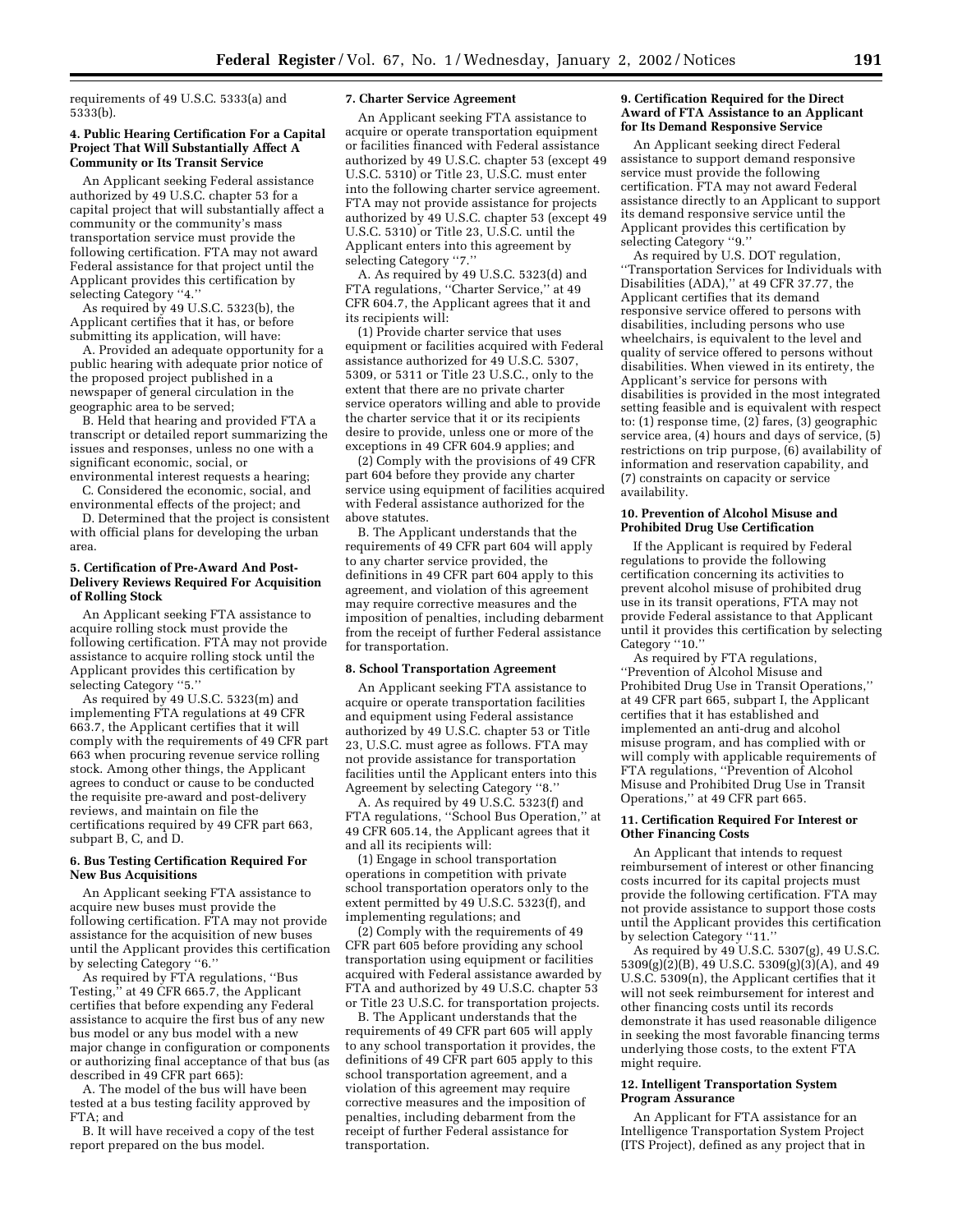whole or in part funds the acquisition of technologies or systems of technologies that provide or significantly contribute to the provision of one or more ITS user services as defined in the National ITS Architecture,'' must provide the following assurance. FTA may not award any Federal assistance until the Applicant provides this assurance by selecting Category "12."

In compliance with Section VII of FTA Notice, ''FTA National ITs Architecture Policy on Transit Projects,'' at 66 FR 1459, January 8, 2001, in the course of implementing an ITS Project, the Applicant assures that it will comply, and require its third party contractors and subrecipients to comply, with all applicable requirements imposed by Section V (Regional ITS Architecture) and Section VI (Project Implementation) of that Notice.

#### **13. Certifications and Assurances For The Urbanized Area Formula Program, The Job Access and Reverse Commute Program and The Clean Fuels Formula Program**

Each Applicant to FTA for Urbanized Area Formula Program assistance authorized by 49 U.S.C. 5307, each Applicant for Job Access and Reverse Commute Program assistance authorized by section 3037 of the Transportation Equity Act for the 21st Century, 49 U.S.C. 5309 note, and each Applicant for the Clean Fuels Formula Program assistance authorized by 49 U.S.C. 5308 must provide the following certifications in connection with its application. FTA may not award Urbanized Area Formula Program assistance, the Job Access and Reverse Commute Program assistance, or the Clean Fuels Formula Program assistance to the Applicant until the Applicant provides these certifications and assurances by selecting Category ''13.'' A state or other Applicant providing certifications and assurances on behalf of its prospective subrecipients is expected to obtain sufficient documentation from those subrecipients to assure the validity of its certifications and assurances.

In addition, each Applicant that has received Transit Enhancement funding authorized by 49 U.S.C. 5307(k)(1) must include within its quarterly report for the fourth quarter of the preceding Federal fiscal year a list of the projects carried out during the preceding Federal fiscal year with those Transit Enhancement funds. That list constitutes the report of transit projects carried out during the preceding fiscal year to be submitted as part of the Applicant's annual certifications and assurances, as required by 49 U.S.C.  $5307(k)(3)$ , and is thus incorporated by reference and made part of that Applicant's annual certifications and assurances. FTA may not award Urbanized Area Formula Program assistance to any Applicant that has received Transit Enhancement funding authorized by 49 U.S.C. 5307(k)(1), unless that Applicant's quarterly report for the fourth quarter of the preceding Federal fiscal year has been submitted to FTA and that report contains the requisite list.

## *A. Certifications Required by Statute*

 $(1)$  As required by 49 U.S.C. 5307 $(d)(1)(A)$ through (J), the Applicant certifies that:

(a) It has or will have the legal, financial, and technical capacity to carry out the proposed program of projects; (b) It will adequately maintain the

equipment and facilities;

(c) It will ensure that elderly or handicapped persons, or any person presenting a Medicare card issued to himself pursuant to title II or title XVIII of the Social Security Act (42 U.S.C. *et seq.* or 42 U.S.C. 1395 *et seq.*), will be charged for transportation during non-peak hours using or involving a facility or equipment of a project financed with Federal assistance authorized for 49 U.S.C. 5307, or for the Job Access and Reverse Commute Program at section 3037 of the Transportation Equity Act for the 21st Century (TEA–21), 49 U.S.C. 5309 note, not more than fifty (50) percent of the peak hour fare;

(d) In carrying out a procurement financed with Federal assistance authorized for the Urbanized Area Formula Program at 49 U.S.C. 5307, or the Job Access and Reverse Commute Program at section 3037 of TEA– 21, 49 U.S.C. 5309 note, it will use competitive procurement (as defined or approved by the Secretary), it will not use a procurement using exclusionary or discriminatory specifications, and it will comply with applicable Buy America laws in carrying out a procurement;

(e) It has complied or will comply with the requirements of 49 U.S.C.  $5307(c)$ . Specifically, it has made available, or before submitting its application, it will make available:  $(1)$  to the public information on amounts available for the Urbanized Area Formula Program at 49 U.S.C. 5307 and, if applicable, the Job Access and Reverse Commute Grant Program, 49 U.S.C. 5309 note, and the program of projects it proposed to undertake with those funds; (2) in consultation with interested parties including private transportation providers, develop a proposed program of projects for activities to be financed; (3) publish a proposed program of projects in a way that affected citizens, private transportation providers and local elected officials have the opportunity to examine the proposed program and submit comments on the proposed program and the performance of the Applicant; (4) provide an opportunity for a public hearing to obtain the views of citizens on the proposed program of projects; and (5) ensure that the proposed program of projects provides for the coordination of transportation services assisted under 49 U.S.C. 5336 with transportation services assisted by another Federal Government source; (6) consider comments and views received, especially those of private transportation providers, in preparing the final program of projects; and (7) make the final program of projects available to the public;

(f) It has or will have available and will provide the amount of funds required by 49 U.S.C. 5307(e) and applicable FTA policy (specifying Federal and local shares of project costs);

(g) It will comply with: 49 U.S.C. 5301(a) (requirements for transportation systems that maximize mobility and minimize fuel consumption and air pollution); 49 U.S.C.

5301(d) (requirements for transportation of the elderly and persons with disabilities); 49 U.S.C. 5303 through 5306 (planning requirements); and 49 U.S.C. 5301(d) (special efforts for designing and providing mass transportation for the elderly and persons with disabilities);

(h) It has a locally developed process to solicit and consider public comment before raising fares or implementing a major reduction of transportation; and

(i) As required by 49 U.S.C.  $5307(d)(1)(J)$ , unless it has determined that it is not necessary to expend one (1) percent of the amount of Federal assistance it receives for this fiscal year apportioned in accordance with 49 U.S.C. 5336 for transit security projects, it will expend at least one (1) percent of the amount of that assistance for transit security projects, including increased lighting in or adjacent to a transit system (including bus stops, subway stations, parking lots, and garages), increased camera surveillance of an area in or adjacent to that system, emergency telephone line or lines to contact law enforcement or security personnel in an area in or adjacent to that system, and any other project intended to increase the security and safety of an existing or planned transit system.

 $(2)$  As required by 49 U.S.C. 5307 $(k)(3)$ , if it has received Transit Enhancement funds authorized by 49 U.S.C.  $5307(k)(1)$ , its quarterly report for the fourth quarter of the preceding Federal fiscal year includes a list of projects implemented in the preceding Federal fiscal year using Transit Enhancement funds, and that report is made part of its certifications and assurances.

#### *B. Certification Required for Capital Leasing*

As required by FTA regulations, ''Capital Leases,'' at 49 CFR 639.15(b)(1) and 49 CFR 639.21, to the extent the Applicant uses Federal assistance authorized for 49 U.S.C. 5307 or section 3037 of TEA–21, 49 U.S.C. 5309 note, to acquire any capital asset by lease, the Applicant certifies that:

(1) It will not use Federal assistance authorized for 49 U.S.C. 5307 or section 3037 of TEA–21, 49 U.S.C. 5309 note, to finance the cost of leasing any capital asset until it performs calculations demonstrating that leasing the capital asset would be more costeffective than purchasing or constructing a similar asset;

(2) It will complete these calculations before entering into the lease or before receiving a capital grant for the asset, whichever is later; and

(3) It will not enter into a capital lease for which FTA can only provide incremental funding unless it has the financial capacity to meet its future obligations under the lease in the event Federal assistance is not available for capital projects in subsequent years.

#### *C. Certification Required for Sole Source Purchase of Associated Capital Maintenance Item*

As required by 49 U.S.C. 5325(c), to the extent that the Applicant procures an associated capital maintenance item under the authority of 49 U.S.C. 5307(b)(1), the Applicant certifies that it will use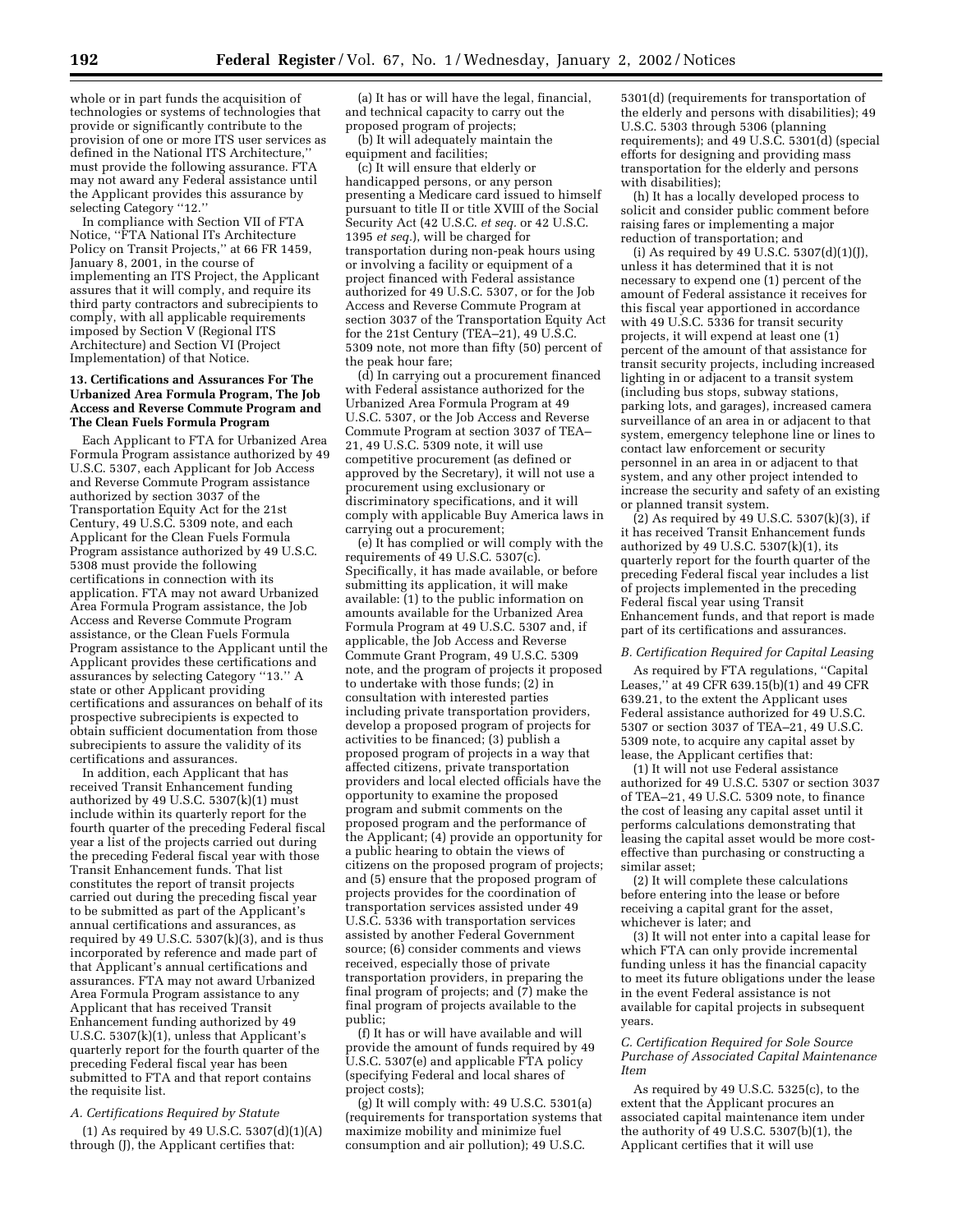competition to procure an associated capital maintenance item unless the manufacturer or supplier of that item is the only source for the item and the price of the item is no more than the price similar customers pay for the item, and maintain sufficient records pertaining to each such procurement on file easily retrievable for FTA inspection.

#### *D. Clean Fuels Program Certification*

As required by 49 U.S.C. 5308(c)(2), the Applicant certifies that, in connection with any application for assistance authorized for the Clean Fuels Formula Program, vehicles purchased with grant funds made available for 49 U.S.C. 5308 will be operated only with clean fuels.

#### **14. Certifications and Assurances for the Elderly and Persons With Disabilities Program**

An Applicant that intends to administer the Elderly and Persons with Disabilities Program on behalf of a state must provide the following certifications and assurances. In providing certifications and assurances on behalf of its prospective subrecipients, the Applicant is expected to obtain sufficient documentation from those subrecipients to assure the validity of its certifications and assurances. FTA may not award assistance for the Elderly and Persons with Disabilities Program until the Applicant provides these certifications and assurances by selecting Category "14."

The Applicant administering on behalf of the state the Elderly and Persons with Disabilities Program authorized by 49 U.S.C. 5310 certifies and assures that the following requirements and conditions will be fulfilled:

A. The state organization serving as the Applicant and each subrecipient has or will have the necessary legal, financial, and managerial capability to apply for, receive and disburse Federal assistance authorized for 49 U.S.C. 5310; and to implement and manage the project.

B. The state assures that each subrecipient either is recognized under state law as a private nonprofit organization with the legal capability to contract with the state to carry out the proposed project, or is a public body that has met the statutory requirements to receive Federal assistance authorized for 49 U.S.C. 5310.

C. The private nonprofit subrecipient's application for 49 U.S.C. 5310 assistance contains information from which the state concludes that the transit service provided or offered to be provided by existing public or private transit operators is unavailable, insufficient, or inappropriate to meet the special needs of the elderly and persons with disabilities.

D. The state assures that sufficient non-Federal funds have been or will be committed to provide the required local share.

E. The subrecipient has, or will have by the time of delivery, sufficient funds to operate and maintain the vehicles and equipment purchased with Federal assistance awarded for this project.

F. The state assures that before issuing the state's formula approval of a project, its Elderly and Persons with Disabilities

Formula Program is included in the Statewide Transportation Improvement Program as required by 23 U.S.C. 135; all projects in urbanized areas recommended for approval are included in the annual element of the metropolitan Transportation Improvement Program in which the subrecipient is located; and any public body that is a prospective subrecipient of capital assistance has provided an opportunity for a public hearing.

G. The state recognizes that the subrecipient, rather than the state itself, will be ultimately responsible for implementing many Federal requirements covered by the certifications the state has signed. Having taken appropriate measures to secure the necessary compliance by each subrecipient, the state assures, on behalf of each subrecipient, that each subrecipient has:

(1) Coordinated or will coordinate to the maximum extent feasible with other transportation providers and users, including social service agencies authorized to purchase transit service;

(2) Complied or will comply with all applicable civil rights requirements;

(3) Complied or will comply with applicable requirements of U.S. DOT regulations on participation of disadvantaged business enterprise in U.S. DOT programs;

(4) Complied or will comply with Federal requirements regarding transportation of elderly persons and persons with disabilities;

(5) Complied with or will comply with applicable provisions of 49 CFR part 605 pertaining to school transportation operations;

(6) Viewing its demand responsive service to the general public in its entirety, complied or will comply with the requirement to provide demand responsive service to persons with disabilities, including persons who use wheelchairs, meeting the standard of equivalent service set forth in 40 CFR 37.77(c), if it purchases non-accessible vehicles for use in demand responsive service for the general public;

(7) Established or will establish a procurement system and conducted or will conduct its procurements in compliance with all applicable requirements imposed by Federal laws, executive orders, or regulations and the requirements of FTA Circular 4220.1D, ''Third Party Contracting Requirements,'' and other implementing requirements FTA may issue;

(8) Complied or will comply with the requirement that its project provides for the participation of private mass transportation companies to the maximum extent feasible;

(9) Paid or will pay just compensation under state or local law to each private mass transportation company for its franchise or property acquired under the project;

(10) Complied or will comply with all applicable lobbying requirements for each application exceeding \$100,000;

(11) Complied or will comply with all applicable nonprocurement suspension and debarment requirements;

(12) Complied or will comply with all applicable bus testing requirements for new bus models;

(13) Complied with, or to the extent required by FTA, will comply with,

applicable FTA Intelligent Transportation System (ITS) architecture requirements; and

(14) Complied or will comply with all applicable pre-award and post-delivery review requirements.

H. Unless otherwise noted, each of the subrecipient's projects qualifies for a categorical exclusion and does not require further environmental approvals, as described in the joint FHWA/FT regulations, ''Environmental Impact and Related Procedures,'' at 23 CFR 771.117(c). The state certifies that financial assistance will not be provided for any project that does not qualify for a categorical exclusion described in 23 CFR 771.117(c) until FTA has made the required environmental finding. The state further certifies that no financial assistance will be provided for a project requiring a conformity finding in accordance with the Environmental Protection Agency's Clean Air Conformity regulations at 40 CFR parts 51 and 93, until FTA makes the required conformity finding.

I. The state will enter into a written agreement with each subrecipient stating the terms and conditions of assistance by which the project will be undertaken and completed.

J. The state recognizes the authority of FTA, U.S. DOT, and the Comptroller General of the United States to conduct audits and reviews to verify compliance with the foregoing requirements and stipulations, and assures that, upon request, the State and its subrecipients will make the necessary records available to FTA, U.S. DOT and the Comptroller General of the United States. The state also knowledges its obligation under 49 CFR 18.40(a) to monitor project activities carried out by its subrecipients to assure compliance with applicable Federal requirements.

#### **15. Certifications and Assurances for the Nonurbanized Area Formula Program**

An Applicant that intends to administer the Nonurbanized Area Formula Program on behalf of a state must provide the following certifications and assurances. In providing certifications and assurances on behalf of its prospective subrecipients, the Applicant is expected to obtain sufficient documentation from those subrecipients to assure the validity of its certifications and assurances. FTA may not award Nonurbanized Area Formula Program assistance to the Applicant until the Applicant provides these certifications and assurances by selecting Categories ''1'' through 11'' and ''15.''

The Applicant administering on behalf of the state the Nonurbanized Area Formula Program authorized by 49 U.S.C. 5311 certifies and assurances that the following requirements and conditions will be fulfilled:

A. The state organization serving as the Applicant and each subrecipient has or will have the necessary legal, financial, and managerial capability to apply for, receive and disburse Federal assistance authorized for 49 U.S.C. 5311; and to implement and manage the project.

B. The state assures that sufficient non-Federal funds have been or will be committed to provide the required local share.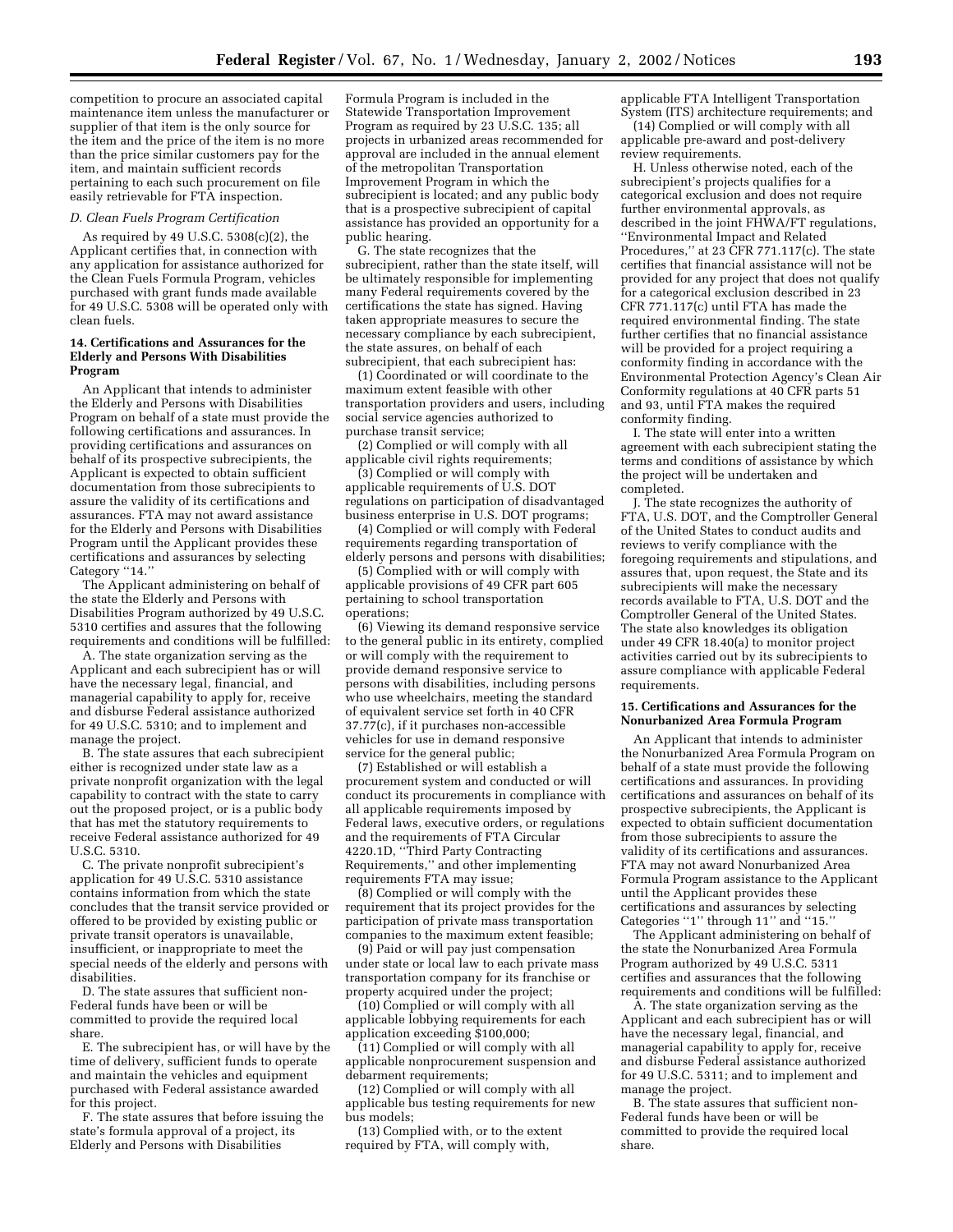C. The state assures that before issuing the state's formal approval of the project, its Nonurbanized Area Formula Program is included in the Statewide Transportation Improvement Program as required by 23 U.S.C. 135; to the extent applicable, projects are included in a metropolitan Transportation Improvement Program.

D. The state has provided for a fair and equitable distribution of Federal assistance authorized for 49 U.S.C. 5311 within the state, including Indian reservations within the state.

E. The state recognizes that the subrecipient, rather than the state itself, will be ultimately responsible for implementing many Federal requirements covered by the certifications the state has signed. Having taken appropriate measures to secure the necessary compliance by each subrecipient, the state assure, on behalf of each subrecipient, that each subrecipient has:

(1) Coordinated or will coordinate to the maximum extent feasible with other transportation providers and users, including social service agencies authorized to purchase transit service;

(2) Complied or will comply with all applicable civil rights requirements;

(3) Complied or will comply with applicable requirements of U.S. DOT regulations on participation of disadvantaged business enterprise in U.S. DOT programs;

(4) Complied or will comply with Federal requirements regarding transportation of elderly persons and persons with disabilities;

(5) Complied or will comply with the transit employee protective provisions of 49 U.S.C. 5333(b), by one of the following actions: (1) signing the Special Warranty for the Nonurbanized Area Formula Program, (2) agreeing to alternative comparable arrangements approved by the Department of Labor (DOL), or (3) obtaining a waiver from DOL; and the state has certified the subrecipient's compliance to DOL;

(6) Complied or will comply with 49 CFR part 604 in the provision of any charter service provided with equipment or facilities acquired with FTA assistance;

(7) Complied with or will comply with applicable provisions of 49 CFR part 605 pertaining to school transportation operations;

(8) Viewing its demand responsive service to the general public in its entirety, complied or will comply with the requirement to provide demand responsive service to persons with disabilities, including persons who use wheelchairs, meeting the standard of equivalent service set forth in 40 CFR 37.77(C), if it purchases non-accessible vehicles for use in demand responsive service for the general public;

(9) Established or will establish a procurement system and conducted or will conduct its procurements in compliance with all applicable requirements imposed by Federal laws, executive orders, or regulations and the requirements of FTA Circular 4220.1D, ''Third Party Contracting Requirements,'' and other implementing requirements FTA may issue;

(10) Complied or will comply with the requirement that its project provides for the participation of private enterprise to the maximum extent feasible;

(11) Paid or will pay just compensation under state or local law to each private mass transportation company for its franchise or property acquired under the project;

(12) Complied or will comply with all applicable lobbying requirements for each application exceeding \$100,000;

(13) Complied or will comply with all applicable nonprocurement suspension and debarment requirements;

(14) Complied or will comply with all applicable bus testing requirements for new bus models;

(15) Complied or will comply with all applicable pre-award and post-delivery review requirements;

(16) Complied with or will comply with all assurances FTA requires for projects involving real property;

(17) Complied with, or to the extent required by FTA, will comply with, applicable FTA Intelligent Transportation System (ITS) architecture requirements; and

(18) Complied with, or to the extent required by FTA will comply with, applicable anti-drug and alcohol program requirements.

F. Unless otherwise noted, each of the subrecipient's projects qualifies for a categorical exclusion and does not require further environmental approvals, as described in the joint FHWA/FTA regulations, ''Environmental Impact and Related Procedures,'' at 23 CFR 771.117(c). The state certifies that financial assistance will not be provided for any project that does not qualify for a categorical exclusion described in 23 CFR 771.117(c) until FTA has made the required environmental finding. The state further certifies that no financial assistance will be provided for a project requiring a conformity finding in accordance with the Environmental Protection Agency's Clean Air Conformity regulations at 40 CFR parts 51 and 93, until FTA makes the required conformity finding.

G. The state will enter into a written agreement with each subrecipient stating the terms and conditions of assistance by which the project will be undertaken and completed.

H. The state recognizes the authority of FTA, U.S. DOT, and the Comptroller General of the United States to conduct audits and reviews to verify compliance with the foregoing requirements and stipulations, and assures that, upon request, the State and its subrecipients will make the necessary records available to FTA, U.S. DOT and the Comptroller General of the United States. The state also acknowledges its obligation under 49 CFR 18.40(a) to monitor project activities carried out by its subrecipient to assure compliance with applicable Federal requirements.

I. As required by 49 U.S.C. 5311(f), the state will expend not less than fifteen (15) percent of the Federal assistance authorized for 49 U.S.C. 5311(f) and apportioned during this fiscal year to carry out a program to develop and support intercity bus transportation, unless the chief executive officer of the state or his or her duly authorized designee certifies that the intercity bus service needs of the state are being adequately met.

#### **16. Certifications and Assurances for the State Infrastructure Bank Program**

An Applicant for a grant of Federal assistance for deposit in the State Infrastructure Bank (SIB) must provide the following certifications and assurances. In providing certifications and assurances on behalf of its prospective subrecipients, the Applicant is expected to obtain sufficient documentation from those subrecipients to assure the validity of its certifications and assurances. FTA may not award assistance for the State Infrastructure Bank program to the Applicant until the Applicant provides these certifications and assurances by selecting Categories "1" through 11," and ''16.''

The state serving as the Applicant for Federal assistance for the Transit Account of its State Infrastructure Bank (SIB) program authorized by either section 350 of the National Highway System Designation Act of 1995, as amended, 23 U.S.C. 101 note, or the State Infrastructure Bank Pilot Program, 23 U.S.C. 181 note, certifies and assures that the following requirements and conditions will be fulfilled pertaining to any project financed with Federal assistance derived from the Transit Account of the SIB:

A. The state organization serving as the Applicant (state) agrees and assures the agreement of the SIB and each recipient of Federal assistance derived from the Transit Account of the SIB within the state (subrecipient) that each Project financed with Federal assistance derived from the Transit Account will be administered in accordance with the:

(1) Applicable provisions of section 350 of the National Highway System Designation Act of 1995, as amended, 23 U.S.C. 101 note, or of the State Infrastructure Bank Pilot Program, 23 U.S.C. 181 note, and any further amendments thereto;

(2) Provisions of any applicable Federal guidance that may be issued;

(3) Terms and conditions of Department of Labor Certification(s) of Transit Employee Protective Arrangements that are required by Federal law or regulations;

(4) Provisions of FHWA and FTA cooperative agreement with the state to establish the state's SIB program; and

(5) Provisions of the FTA grant agreement with the state that obligating Federal assistance for the SIB, except that any provision of the Federal Transit Administration Master Agreement incorporated by reference into that grant agreement will not apply if it conflicts with any provision of National Highway System Designation Act of 1995, as amended, 23 U.S.C. 101 note, or section 1511 of TEA–21, as amended, 23 U.S.C. 181 note, and Federal guidance on SIBs, the provisions of the cooperative agreement establishing the SIB program within the state, or the text within the FTA grant agreement.

B. The state agrees to comply with and assures the compliance of the SIB and each subrecipient of assistance under the SIB with all applicable requirements for the SIB program, as those requirements may be amended from time and time. Pursuant to the requirements of subsection 1511(h)(2) of TEA–21, 23 U.S.C. 181 note, applicants for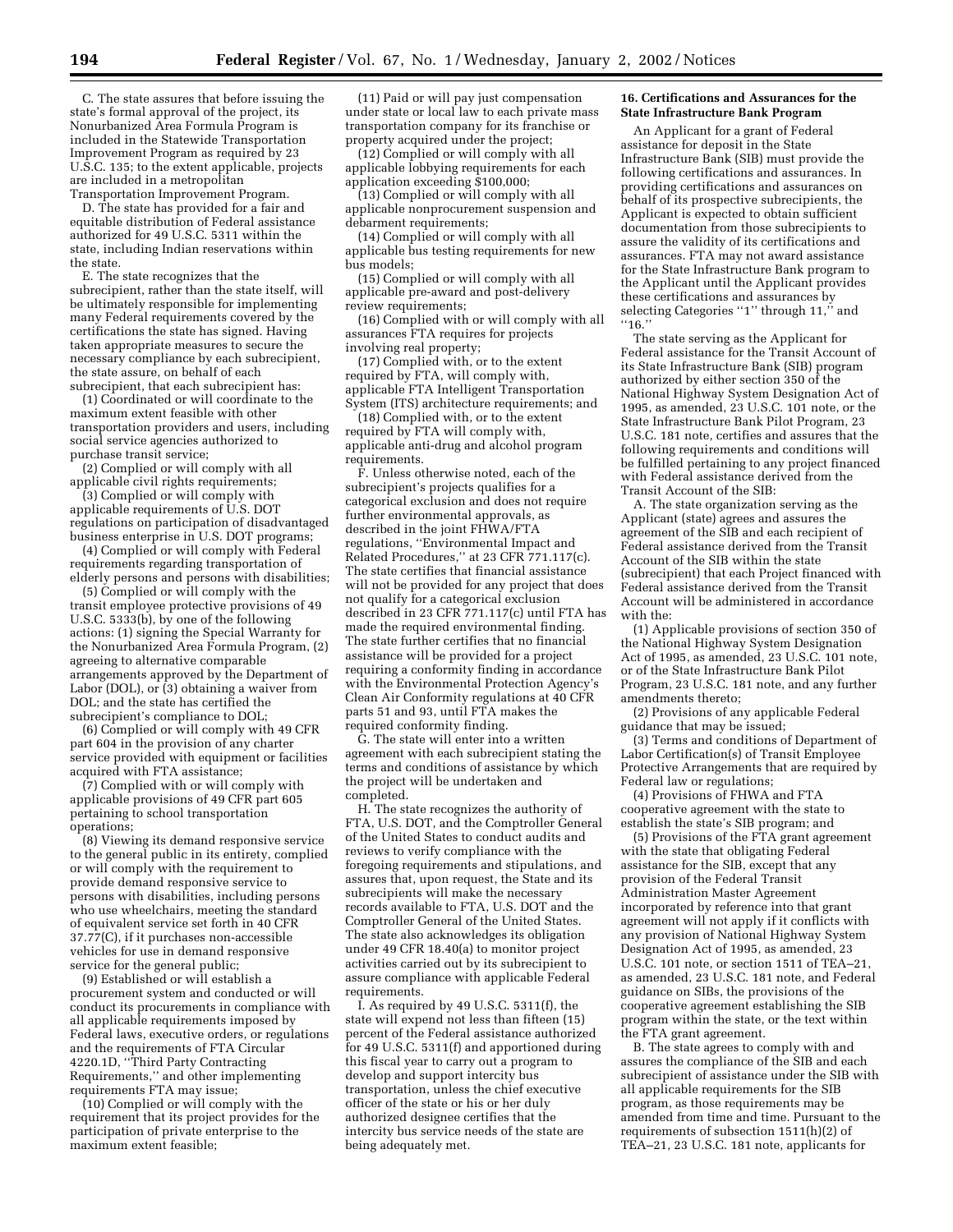assistance authorized by the state Infrastructure Bank Pilot Program agree that previous cooperative agreements entered into with states under section 350 of the National Highway System Designation Act of 1995, as amended, 23 U.S.C. 101 note, will be revised to comply with new requirements.

C. The state assures that the SIB will provide Federal assistance from its Transit Account only for transit capital projects eligible under section 350 of the National Highway System Designation Act of 1995, as amended, 23 U.S.C. 101 note or under section 1511 of TEA–21, 23 U.S.C. 181 note, and that those projects will fulfill all requirements imposed on comparable capital transit projects financed by FTA.

D. The state understands that the total amount of funds to be awarded for a grant agreement will not be immediately available for draw down. Consequently, the state assures that it will limit the amount of Federal assistance it draws down for deposit in the SIB to amounts that do not exceed the limitations specified in the underlying grant agreement or the approved project budget for that grant agreement.

E. The state assures that each subrecipient has or will have the necessary legal, financial, and managerial capability to apply for, receive, and disburse Federal assistance authorized by Federal statute for use in the SIB, and to implement, manage, operate, and maintain the project and project property for which such assistance will support.

F. The state recognizes that the SIB, rather than the state itself, will be ultimately responsible for implementing many Federal requirements covered by the certifications the state has signed. Having taken appropriate measures to secure the necessary compliance by the SIB, the state assures, on behalf of the SIB, that:

(1) The SIB has complied or will comply with all applicable civil rights requirements;

(2) The SIB has complied or will comply with applicable requirements of U.S. DOT regulations on participation of disadvantaged business enterprise in U.S. DOT programs;

(3) The SIB will provide Federal assistance only to a subrecipient that is either a public or private entity recognized under state law as having the legal capability to contract with the state to carry out its proposed project;

(4) Before the SIB enters into an agreement with a subrecipient under which Federal assistance will be disbursed to the subrecipient, the subrecipient's project is included in the Statewide Transportation Improvement Program; all projects in urbanized areas recommended for approval are included in the annual element of the metropolitan Transportation Improvement Program in which the subrecipient is located;

a certification that an opportunity for a public hearing has been provided;

(5) The SIB will not provide Federal financial assistance for any project that does not qualify for a categorical exclusion described in 23 CFR 771.117(c) until the required Federal environmental finding has been made. Moreover, the SIB will provide no financial assistance for a project requiring a conformity finding in accordance with the Environmental Protection Agency's Clean Air Conformity regulations at 40 CFR parts 51 and 93, until the required Federal conformity finding has been made;

(6) Before the SIB provides Federal assistance for a transit project, each subrecipient will have complied with the applicable transit employee protective provisions of 49 U.S.C. 5333(b) as required for that subrecipient and its project; and

(7) The SIB will enter into a written agreement with each subrecipient stating the terms and conditions of assistance by which the project will be undertaken and completed, including specific provisions that any security or debt financing instrument the SIB may issue will contain an express statement that the security or instrument does not constitute a commitment, guarantee, or obligation of the United States.

H. The state recognizes that the subrecipient, rather than the state itself, will be ultimately responsible for implementing many Federal requirements covered by the certifications the state has signed. Having taken appropriate measures to secure the necessary compliance by the SIB and each subrecipient, the state assures, on behalf of each subrecipient, that each subrecipient has:

(1) Complied or will comply with all applicable civil rights requirements;

(2) Complied or will comply with applicable requirements of U.S. DOT regulations on participation of disadvantaged business enterprise in U.S. DOT programs;

(3) Complied or will comply with Federal requirements regarding transportation of elderly persons and persons with disabilities;

(4) Complied or will comply with the applicable transit employee protective provisions of 49 U.S.C. 5333(b) as required for that subrecipient and its project;

(5) Complied or will comply with 49 CFR part 604 in the provision of any charter service provided with equipment or facilities acquired with FTA assistance;

(6) Complied with or will comply with applicable provisions of 49 CFR part 605 pertaining to school transportation operations;

(7) Viewing its demand responsive service to the general public in its entirety, complied or will comply with the requirement to provide demand responsive service to

persons with disabilities, including persons who use wheelchairs, meeting the standard of equivalent service set forth in 40 CFR 37.77(c), if it purchases non-accessible vehicle for use in demand responsive service for the general public;

(8) Established or will establish a procurement system and conducted or will conduct its procurements in compliance with all applicable requirements imposed by Federal laws, executive orders, or regulations and the requirements of FTA Circular 4220.1D, ''Third Party Contracting Requirements,'' and other implementing requirements FTA may issue;

(9) Complied or will comply with the requirement that its project provides for the participation of private mass transportation companies to the maximum extent feasible;

(10) Paid or will pay just compensation under state or local law to each private mass transportation company for its franchise or property acquired under the project;

(11) Complied or will comply with all applicable lobbying requirements for each application exceeding \$100,000;

(12) Complied or will comply with all nonprocurement suspension and debarment requirements;

(13) Complied with or will comply with all applicable bus testing requirements for new bus models;

(14) Complied with or will comply with all applicable pre-award and post-delivery review requirements;

(15) Complied with or will comply with all assurances FTA requires for projects involving real property;

(16) Complied with, or to the extent required by FTA, will comply with, applicable FTA Intelligent Transportation System (ITS) architecture requirements; and

(17) Complied with, or to the extent required by FTA will comply with, applicable anti-drug and alcohol program requirements.

I. The state recognizes the authority of FTA, U.S. DOT, and the Comptroller General of the United States to conduct audits and reviews to verify compliance with the foregoing requirements and stipulations, and assures that, upon request, the SIB and its subrecipients, as well as the states, will make the necessary records available to FTA, U.S. DOT and the Comptroller General of the United States. The state also acknowledges its obligation under 49 CFR 18.40(a) to monitor project activities carried out by the SIB and its subrecipients to assure compliance with applicable Federal requirements.

Selection and Signature Pages follow. **BILLING CODE 4910–57–M**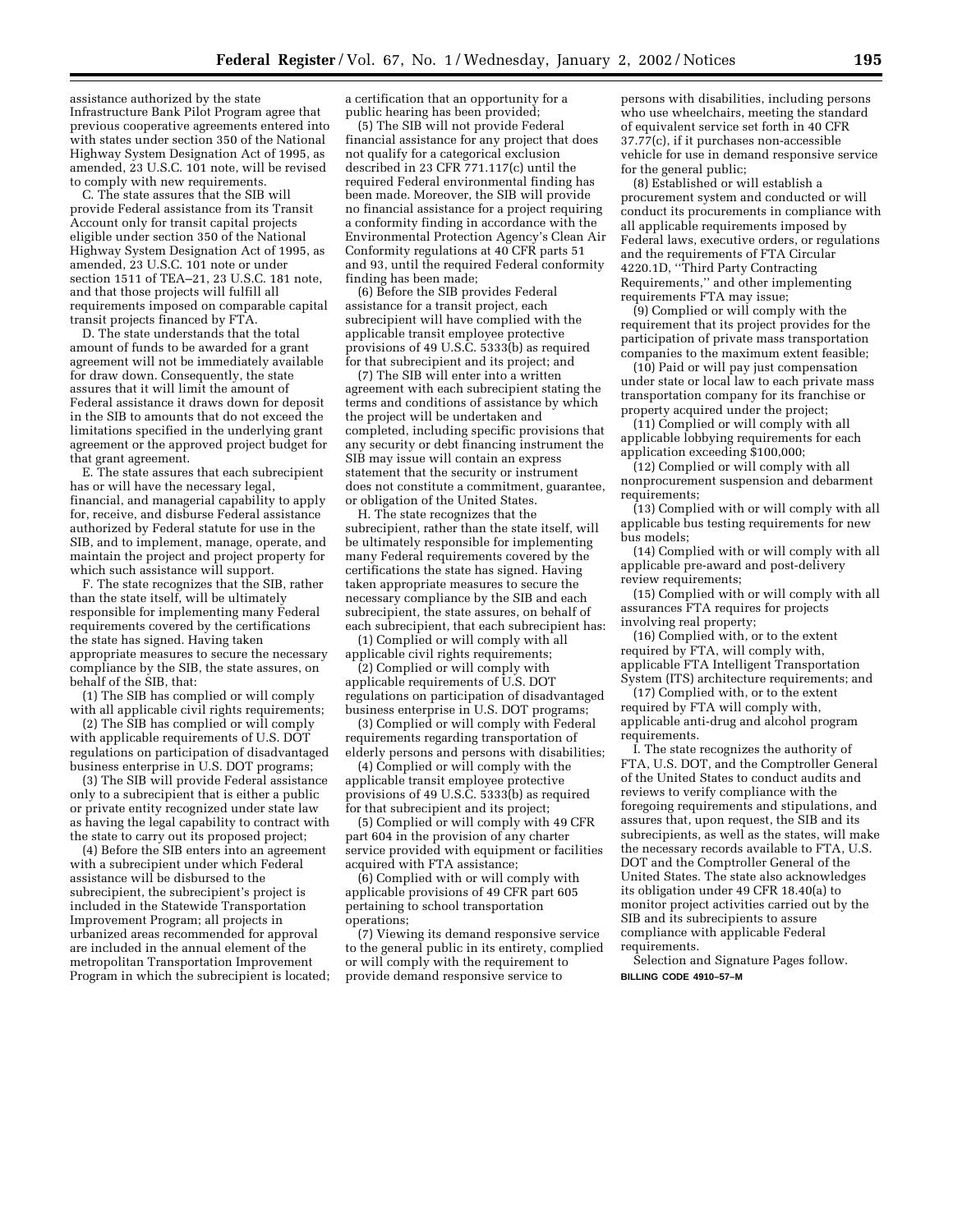## Appendix A

## FEDERAL FY 2002 CERTIFICATIONS AND ASSURANCES FOR FTA ASSISTANCE (Alternative to Electronic Filing)

|                                                                                                                                                                                   | <b>Name of Applicant:</b>                                                                                                                                    |  |  |
|-----------------------------------------------------------------------------------------------------------------------------------------------------------------------------------|--------------------------------------------------------------------------------------------------------------------------------------------------------------|--|--|
| The Applicant agrees to comply with applicable requirements of Categories 1 - 16.<br>(The Applicant may make this selection in lieu of individual selections below.)<br><b>OR</b> |                                                                                                                                                              |  |  |
| The Applicant agrees to comply with the applicable requirements of the following<br>Categories it has selected:                                                                   |                                                                                                                                                              |  |  |
| 1.                                                                                                                                                                                | Certifications and Assurances Required of Each Applicant.                                                                                                    |  |  |
| 2.                                                                                                                                                                                | Lobbying Certification                                                                                                                                       |  |  |
| 3.                                                                                                                                                                                | Certification Pertaining to Effects on Private Mass Transportation Companies                                                                                 |  |  |
| 4.                                                                                                                                                                                | Public Hearing Certification for a Project with Substantial Impacts                                                                                          |  |  |
| 5 <sub>1</sub>                                                                                                                                                                    | Certification for the Purchase of Rolling Stock                                                                                                              |  |  |
| 6.                                                                                                                                                                                | Bus Testing Certification.                                                                                                                                   |  |  |
| 7.                                                                                                                                                                                | Charter Service Agreement.                                                                                                                                   |  |  |
| 8.                                                                                                                                                                                | School Transportation Agreement.                                                                                                                             |  |  |
| 9.                                                                                                                                                                                | Certification for Demand Responsive Service                                                                                                                  |  |  |
|                                                                                                                                                                                   | 10 Prevention of Alcohol Misuse and Prohibited Drug Use Certification                                                                                        |  |  |
|                                                                                                                                                                                   | 11 Certification Required for Interest and Other Financing Costs                                                                                             |  |  |
|                                                                                                                                                                                   | 12. Intelligent Transportation Systems Program Assurance                                                                                                     |  |  |
|                                                                                                                                                                                   | 13. Certifications and Assurances for the Urbanized Area Formula Program, the Job Access and<br>Reverse Commute Program, and the Clean Fuels Formula Program |  |  |
|                                                                                                                                                                                   | 14. Certifications and Assurances for the Elderly and Persons with Disabilities Program                                                                      |  |  |
|                                                                                                                                                                                   | 15. Certifications and Assurances for the Nonurbanized Area Formula Program                                                                                  |  |  |
|                                                                                                                                                                                   | 16. Certifications and Assurances for the State Infrastructure Bank (SIB) Program                                                                            |  |  |
|                                                                                                                                                                                   | (Both sides of this Signature Page must be appropriately completed and signed as indicated.)                                                                 |  |  |